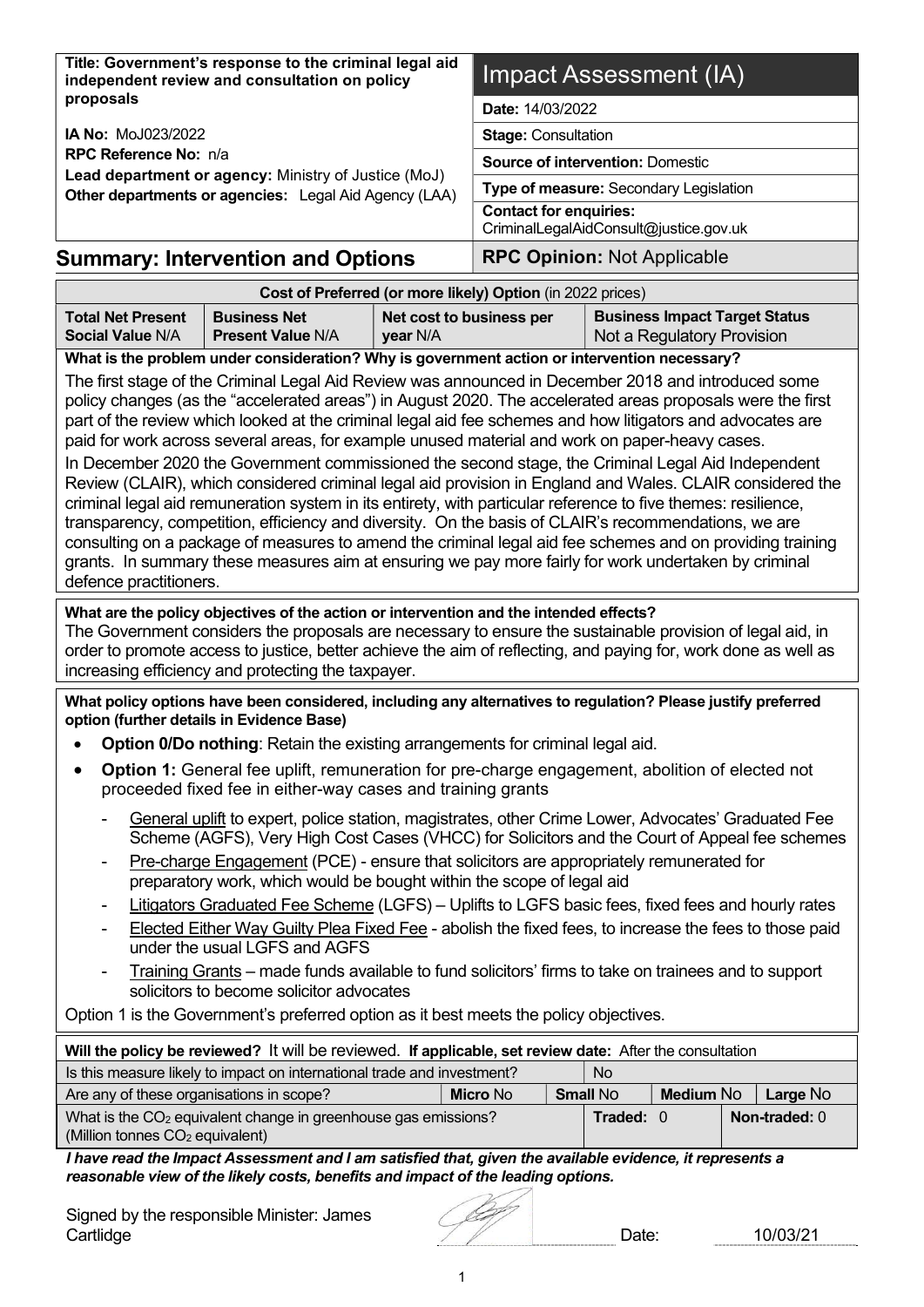## **Summary: Analysis & Evidence** Policy Option 1

Description: General fee uplift, remuneration for pre-charge engagement, abolition of elected not proceeded fixed fee in either-way cases and training grants

#### FULL ECONOMIC ASSESSMENT

| <b>Price Base</b>                                                      |                  | <b>Time Period</b><br><b>PV Base</b> |                                             |          | Net Benefit (Present Value (PV)) (£m)                        |           |                           |  |                                      |
|------------------------------------------------------------------------|------------------|--------------------------------------|---------------------------------------------|----------|--------------------------------------------------------------|-----------|---------------------------|--|--------------------------------------|
| <b>Year 2020</b>                                                       | <b>Year</b> 2020 |                                      | Years                                       | Low: N/A |                                                              | High: N/A | <b>Best Estimate: N/A</b> |  |                                      |
| COSTS (£m)                                                             |                  |                                      | <b>Total Transition</b><br>(Constant Price) | Years    | <b>Average Annual</b><br>(excl. Transition) (Constant Price) |           |                           |  | <b>Total Cost</b><br>(Present Value) |
| Low                                                                    |                  |                                      | £1.0 <sub>m</sub>                           |          |                                                              | N/A       | N/A                       |  |                                      |
| High                                                                   |                  |                                      | £1.4m                                       | 1        |                                                              | £115m     | N/A                       |  |                                      |
| <b>Best Estimate</b>                                                   |                  |                                      | £1.2m                                       |          | £97m                                                         |           | N/A                       |  |                                      |
| Department and peals of key monotional spots by impin offected aroung! |                  |                                      |                                             |          |                                                              |           |                           |  |                                      |

#### Description and scale of key monetised costs by 'main affected groups'

- Additional steady state annual cost to the legal aid fund of £97m £115m; comprised of £41m £44m for Crime Lower and £54m - £69m for Crime Higher and £2.5m for training grants.
- There would also be a one-off cost to the Legal Aid Agency (LAA) of implementing the necessary IT, training, and guidance changes required. This is envisaged to be around £1.2m.

#### Other key non-monetised costs by 'main affected groups'

Legal aid clients currently contributing towards their defence costs may make a higher level of contribution under the proposals which make up this option.

| <b>BENEFITS (£m)</b> | <b>Total Transition</b><br>(Constant Price)<br>Years |     | <b>Average Annual</b><br>(excl. Transition) (Constant Price) | <b>Total Benefit</b><br>(Present Value) |
|----------------------|------------------------------------------------------|-----|--------------------------------------------------------------|-----------------------------------------|
| Low                  | N/A                                                  |     | N/A                                                          | N/A                                     |
| High                 | N/A                                                  | N/A | £115 $m$                                                     | N/A                                     |
| <b>Best Estimate</b> | N/A                                                  |     | £97m                                                         | N/A                                     |

Description and scale of key monetised benefits by 'main affected groups'

- Additional steady state annual benefit to solicitors' firms of 9% or £58m £66m
- Additional steady state annual benefit to criminal barristers of 15% or £30m £39m
- Additional steady state annual benefit to experts of 15% or £9m £11m

#### Other key non-monetised benefits by 'main affected groups'

Legal aid clients currently contributing towards their defence costs may make a higher level of contribution under of the proposals which make up this option, which would represent a benefit to the legal aid fund. Legal aid clients would benefit from a better-functioning and more sustainable legal aid market that provides a good quality service.

| Key assumptions/sensitivities/risks                                                                                   | <b>Discount</b> | N/A |  |  |  |
|-----------------------------------------------------------------------------------------------------------------------|-----------------|-----|--|--|--|
| ▼book book comment constructed alternative from book book control and conservate delayer ■ conservated described book |                 |     |  |  |  |

The key assumptions/sensitivities/risks for the above estimates are presented below. For a full description please refer to the Risks and Assumptions section of this IA.

- The main risk is the volumes of cases are based on 2019-20 closed cases. The MoJ calculates these will increase due to increases in sitting days and police numbers; all analysis has been undertaken on 2019- 20 and estimated 2024-25 volumes.
- The impacts of any proposals arising out of the ongoing Means Test Review (MTR), which is looking at the eligibility criteria for users of legal aid, have not been built into the costings. This means that our costings may underestimate the impact in the Magistrates Court.

#### BUSINESS ASSESSMENT (Option 1)

| Direct impact on business (Equivalent Annual) £m: |                      |          | Score for Business Impact Target (qualifying |
|---------------------------------------------------|----------------------|----------|----------------------------------------------|
| <b>Costs: N/A</b>                                 | <b>Benefits: N/A</b> | Net: N/A | provisions only) £m: N/A                     |
|                                                   |                      |          |                                              |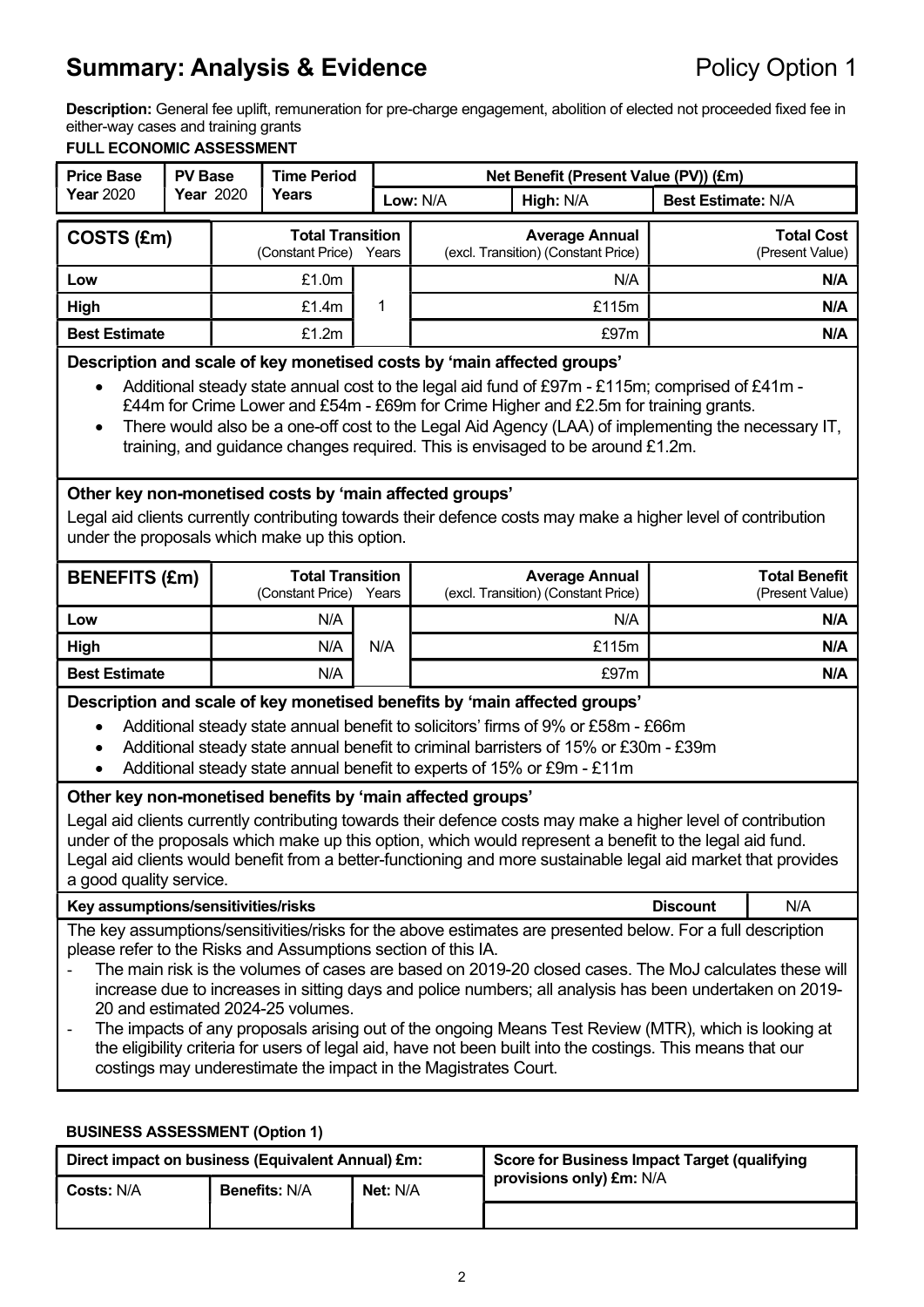## Evidence Base

## A. Background

- 1. In December 2020 the Government commissioned the Criminal Legal Aid Independent Review (CLAIR), which considered criminal legal aid provision in England and Wales. The Review was undertaken by Sir Christopher Bellamy QC, a former judge with a wealth of legal experience.
- 2. CLAIR was the second part of a wider review of criminal legal aid announced in December 2018. The first part of the review considered opportunities for reforming criminal legal aid throughout the life cycle of a case and gathered data (published in the Data Compendium) and addressed certain "accelerated areas", reforms which took effect in August 2020. The accelerated areas looked at:
	- how litigators and advocates were paid for work on unused material
	- how advocates were paid for work on paper-heavy cases
	- how advocates were paid for cracked trials in the Crown Court
	- how litigators were paid for work on sending cases to the Crown Court
	- how litigators were paid for pre-charge engagement
- 3. That part of the review focused on priority areas for reform, identified in partnership between the Government and defence practitioners. CLAIR was set up to consider the criminal legal aid system in its entirety, the service being provided, and how it is procured and paid for, with particular reference to five themes: resilience, transparency, competition, efficiency and diversity (as set out in the terms of reference<sup>1</sup>.
- 4. CLAIR had two main objectives:
	- a. To reform the Criminal Legal Aid fee schemes so that they:
		- fairly reflect, and pay for, work done.
		- support the sustainability of the market, including recruitment, retention, and career progression within the professions and a diverse workforce.
		- support just, efficient, and effective case progression; limit perverse incentives, and ensure value for money for the taxpayer.
		- are consistent with and, where appropriate, enable wider reforms.
		- are simple and place proportionate administrative burdens on providers, the Legal Aid Agency (LAA), and other government departments and agencies; and
		- ensure cases are dealt with by practitioners with the right skills and experience.
	- b. To reform the wider Criminal Legal Aid market to ensure that the provider market:
		- responds flexibly to changes in the wider system, pursues working practices and structures that drive efficient and effective case progression, and delivers value for money for the taxpayer.
		- operates to ensure that Legal Aid services are delivered by practitioners with the right skills and experience.

<sup>&</sup>lt;sup>1</sup> terms-of-reference.pdf (publishing.service.gov.uk)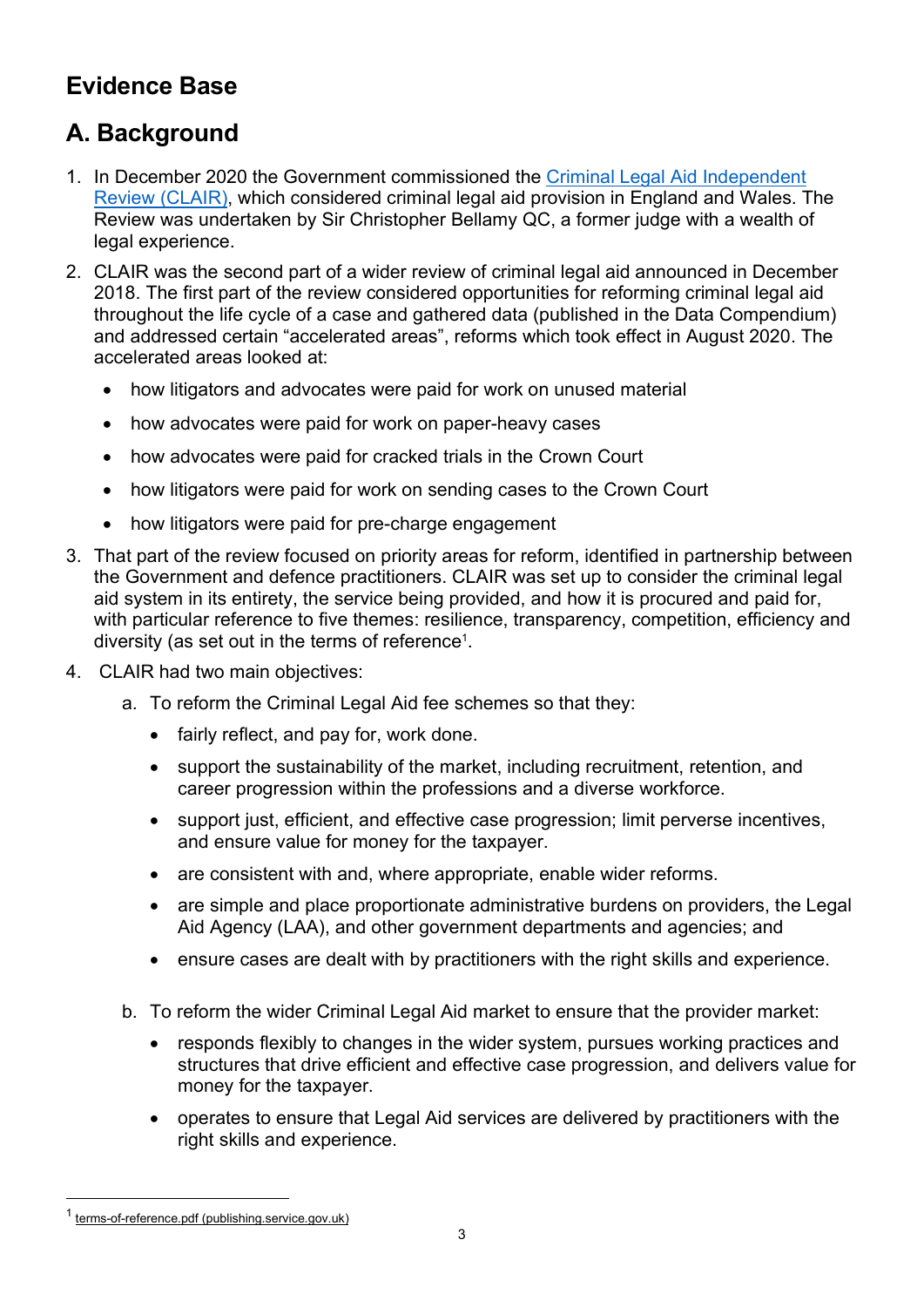- operates to ensure the right level of Legal Aid provision and to encourage a diverse workforce.
- 5. This Impact Assessment (IA) accompanies the government's response to CLAIR and our consultation on proposals to respond to CLAIR. We will publish a final version alongside our response to consultation. This IA addresses the impacts of the specific proposals we plan to implement in 2022, subject to consultation, as set out in our Consultation Document.
- 6. There are other longer-term proposals set out in the Consultation Document, but at this stage the proposals are not sufficiently detailed to enable us to assess specifically which legal aid providers would be affected and how they would be affected. Therefore, this IA only details the impacts of the £97m - £115m of the proposed £115m - £135m additional spend described in the consultation document. Table 1 of the Consultation Document illustrates in which areas the remaining balance is expected to be spent.
- 7. As this IA makes reference to several areas of legal aid, a description of each is provided below.

### Crime Lower Fee Schemes

- 8. Crime Lower covers work carried out by legal aid providers at police stations and in magistrates' courts in relation to people accused of or charged with criminal offences. Prison law is also included within this category.
- 9. Police Station advice and assistance for suspects questioned by the police is paid by way of fixed fees. However, when the work done (in terms of hours worked) exceeds the fixed fee, by approximately three times, then additional fees can be claimed at hourly rates. These are known as escape cases.
- 10. The magistrates' court fee scheme pays for representation in eligible cases. Cases are paid either a lower or higher standard fee, depending on the amount of work done. A small number of exceptional cases are paid at hourly rates by way of a non-standard fee if the total work done exceeds prescribed costs thresholds.
- 11. Prison law covers work relating to parole and discipline matters, among other areas. Payments for advice and assistance and representation are made using a mix of fixed fees and lower and higher standard fees. We are not proposing to change the fees for prison law work.
- 12. Other crime lower fees are paid for appeals, free-standing advice and assistance.

## Litigators' Graduated Fee Scheme (LGFS)

- 13. Defence remuneration for most Crown Court matters is through the Litigators' Graduated Fee Scheme ("LGFS"), primarily claimed by solicitors. The introduction of graduated fee schemes for Crown Court defence work was designed to achieve a balance between properly paying for work reasonably conducted on a case and avoidance of the cumbersome line-by-line assessment of individual bills which had operated up to this point.
- 14. Under LGFS, the graduated fee paid to the litigator consists of a basic fee (determined by the offence class and case outcome  $-$  guilty plea, cracked trial<sup>2</sup>, contested trial) which is often supplemented by an uplift based on the Pages of Prosecution Evidence (PPE) served or the number of days of the trial. Further enhancements are payable under certain circumstances. Fixed fees are available for certain other types of proceedings (e.g. committal for sentence), while payment at hourly rates still operates for some activities (e.g. special preparation) and for ancillary proceedings (e.g. confiscation).

 $^2$  A cracked trial is when a guilty plea is entered any time after the Plea and Trial Preparation Hearing (PTHP), but before the trial has commenced or where the prosecution drops the case after the PTPH, but before trial.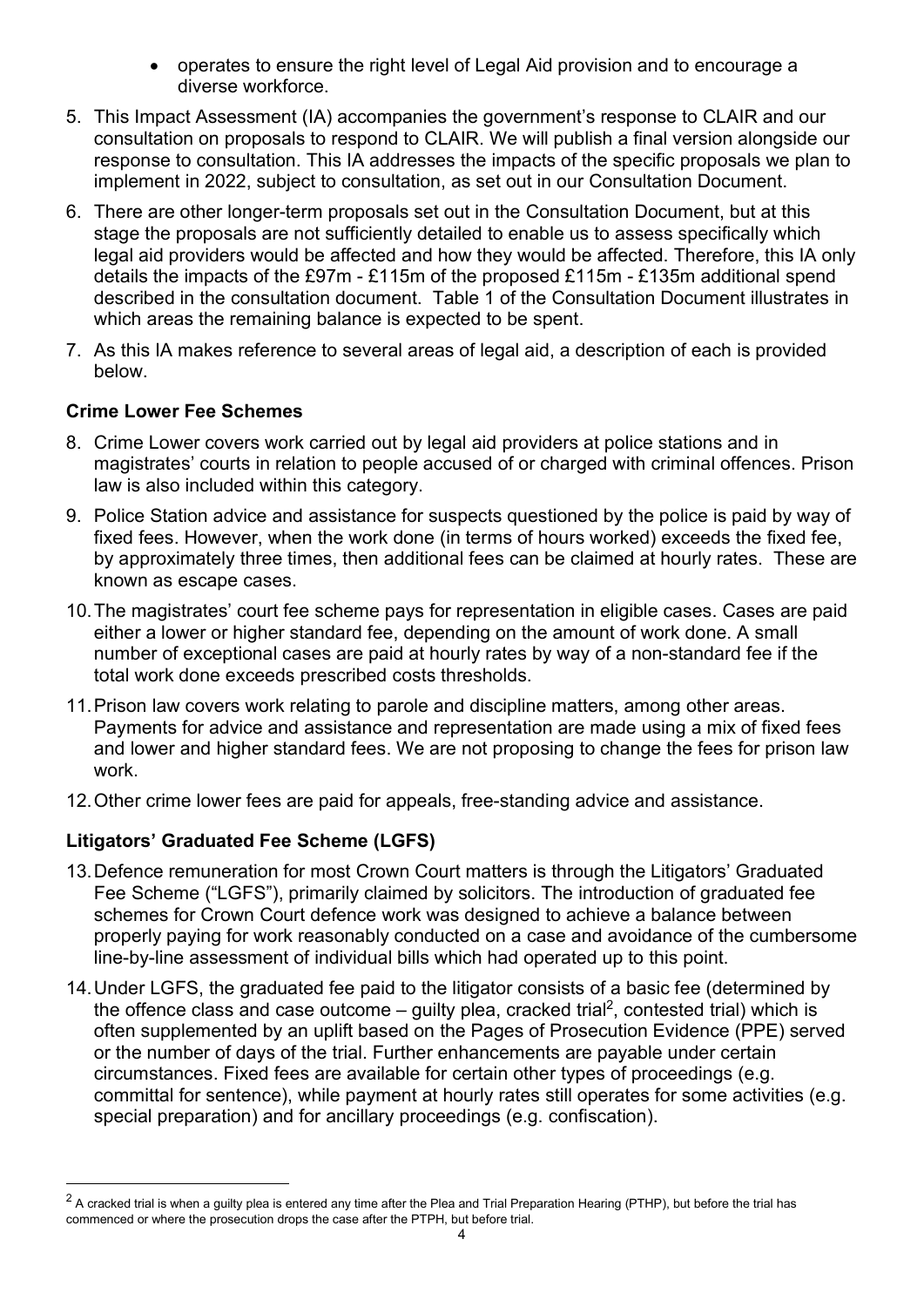## Advocates' Graduated Fee Scheme (AGFS)

15. Remuneration for Crown Court advocacy under the AGFS consists of a basic fee (determined by which "band" the offence falls into, the seniority/role of the advocate, and how the case resolves – guilty plea, cracked trial, contested trial). Should the case proceed to trial, the advocate may also claim a Daily Attendance Fee for the second day, and any subsequent days, at Court. In addition, advocates may claim a fixed (daily) fee for separate pieces of work (for example, preliminary hearings and sentencing hearings), as well as for ancillary proceedings (e.g. confiscation). Claims for special preparation at hourly rates can be made under limited circumstances, for example where the PPE exceeds the (prescribed) level deemed to be covered by the basic fee.

## Very High Cost Cases (VHCCs)

- 16. Very High Cost Cases (VHCCs) are cases likely to exceed 60 days in trial and are mostly complex fraud cases. To conduct a VHCC, certain eligibility criteria must be met. The LAA must be notified of a possible VHCC and will then issue a contract to the solicitors' firm and advocate(s) involved. In the case of solicitors, preparation, court attendance and travel and waiting time are paid at the hourly rates set out in the Remuneration Regulations.
- 17. In the case of advocates (almost entirely barristers) a different arrangement has applied since 2014, known as the Interim Fixed Fee Offer (IFFO) scheme.

## Other Crime Higher<sup>3</sup>

18. Crime Higher also includes payment for work done in the Court of Appeal, Senior Courts Office, and the Supreme Court.

## Elected Either Way Guilty Plea Fixed Fee

19. The "Elected not to Proceed" fixed fee is paid in either-way cases where the defendant elects for Crown Court trial but subsequently changes their plea to guilty. This means a guilty plea following election can be paid substantially less than a guilty plea in a case sent to the Crown Court by the magistrates' court. The rationale for introducing it (alongside other savings measures) was to encourage early consideration of the plea ahead of making a decision on election.

## Pre-Charge Engagement (PCE)

- 20. In 2018, the Attorney General's Office (AGO) published its review of the efficiency and effectiveness of disclosure in the criminal justice system. The review found that early and meaningful engagement between the prosecution and the defence is crucial for improving the disclosure process and that a lack of pre-charge discussion between investigators/prosecutors and those representing the suspect hampers the early resolution of evidential issues, particularly where there is a large quantity of digital material. The review recommended that the AGO's Disclosure guidelines should include guidance on pre-charge engagement and that the Ministry of Justice (MoJ) should review how such work is remunerated.
- 21. The Sufficient Benefit Test (SBT) must be satisfied in order for a criminal legal aid provider to provide Advice and Assistance to a client on PCE. The current SBT may only be satisfied where there is a formal or informal agreement to engage in PCE between the prosecutors and/or investigators, suspect(s) and suspect's legal representatives. The provider is then able to claim payment for PCE from the point of this agreement forward. This means that any preparatory work to determine whether PCE is appropriate is not remunerated.

 $^3$  Crime Higher includes legal representation in the Crown Court and Higher Courts.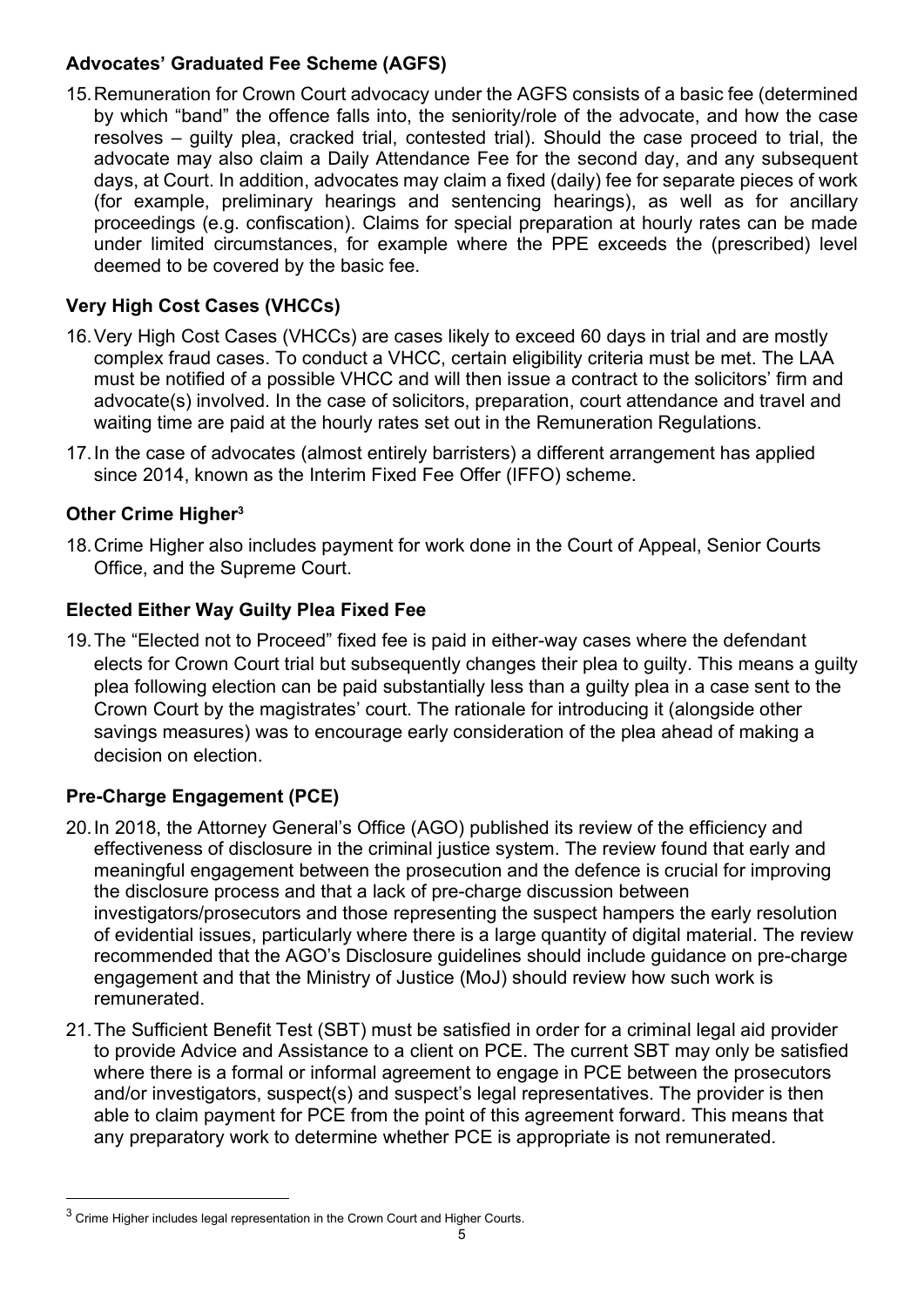22. CLAIR recommended that irrespective of whether PCE subsequently takes place, the solicitor's preparatory work should be remunerated i.e. the defence needs to be able to know the prosecution case, to study the evidence and to take instructions before deciding whether it is in the client's interest to engage in PCE.

# B. Rationale & Policy Objectives

- 23. The conventional economic rationales for government intervention are based on efficiency and equity arguments. The government may consider intervening if there are failures in the way markets operate (e.g., monopolies overcharging consumers) or failures with existing government interventions (e.g., waste generated by misdirected rules). The new interventions should avoid creating a further set of disproportionate costs and distortions. The government may also intervene for equity (fairness) and distributional reasons (e.g., to reallocate goods and services to more deprived groups in society).
- 24. The principal policy rationale behind the options assessed in this IA is equity. The Government considers the reforms necessary to ensure sustainable provision of legal aid, in order to promote access to justice, better achieve the aim of reflecting, and paying for, work done as well as increasing efficiency and protecting the taxpayer.
- 25. The rationale and associated policy objectives for the individual policies are set out in further detail in the Consultation Document (also see paragraphs 3 and 4 above).

## C. Main Stakeholder Groups, Organisations and Sectors

- 26. The options assessed in this IA would directly affect the following groups:
	- Legal aid service providers:
		- o Solicitors' firms<sup>4</sup>
		- o Criminal Barristers
		- $\circ$  Experts<sup>5</sup>
	- Legal aid clients
	- The Legal Aid Agency (LAA)/Ministry of Justice (MoJ)

## D. Options under Consideration

27. To meet the above policy objectives the following options are considered in this IA:

- Option 0/Do nothing: Retain the existing arrangements for all the fee schemes.
- Option 1: General fee uplift, remuneration for pre-charge engagement, abolition of elected not proceeded fixed fee in either-way cases and training grants:
	- General uplift to expert, police station, magistrates, other Crime Lower, Advocates' Graduated Fee Scheme (AGFS), Very High Cost Cases (VHCC) for Solicitors and the Court of Appeal fee schemes
	- Pre-charge Engagement (PCE) to ensure solicitors are appropriately remunerated for preparatory work, which we are proposing to bring within the scope of legal aid.
	- Litigators Graduated Fee Scheme (LGFS) Uplifts to LGFS basic fees, fixed fees and hourly rates

 $^4$  This includes partners and employees of firms, including qualified solicitors, solicitor advocates, CILEX executives and other employees.  $^5$  Experts include translators or those who provide expert reports or act as expert witnesses, for example medical practitioners or handwriting analysts.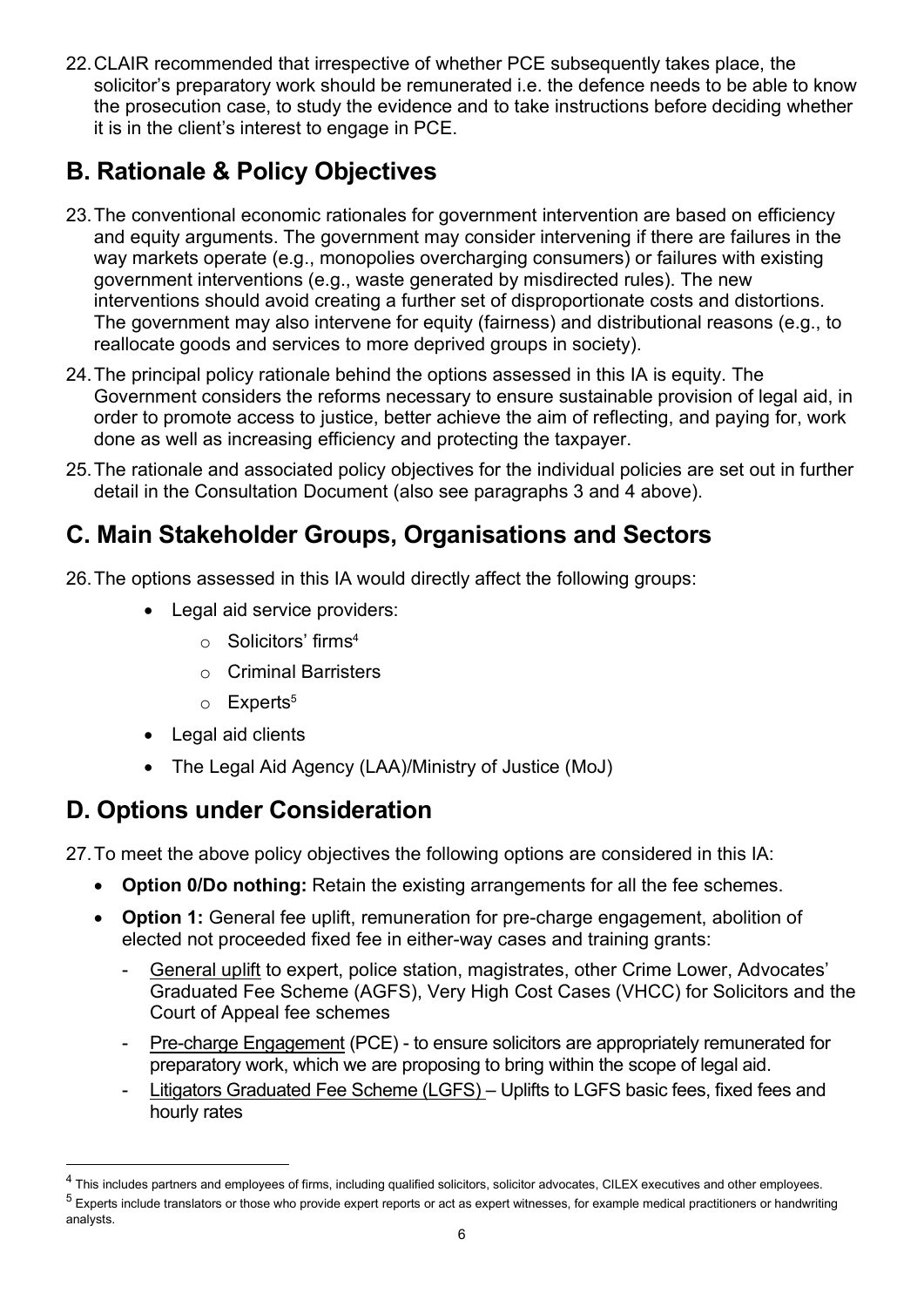- Elected Either Way Guilty Plea Fixed Fee abolition of the fixed fees, which would increase the fees to those paid under the usual LGFS and AGFS.
- Training Grants would make funds available to fund solicitors' firms to take on trainees and to support solicitors to become solicitor advocates.
- 28. As mentioned above, we are also consulting on future proposals to provide for:
	- a. Potential future reform of fee schemes;
	- b. Counsel for most serious offences in the youth court, or alternatively enhancement of youth court fees;
	- c. Support for sustainability and development of solicitors practice and LGFS Reform;
	- d. Expansion of the Public Defender Service.
- 29. These proposals have not been included in this IA as further policy design and appraisal would be required. They are detailed in Table 1 of the consultation document.

## Option 0: Do nothing, retain the existing arrangements for all the fee schemes.

30. This option would mean making no increase to criminal legal aid fees. As an increase in the funding of criminal legal aid is the central recommendation of CLAIR, this option would not address this central objective and would prevent us from addressing the wider objectives laid out in CLAIR.

#### Option 1: General fee uplift, remuneration for pre-charge engagement, abolition of elected not proceeded fixed fee in either-way cases and training grants

- 31. This option is composed of a number of proposals which are described below.
- 32. General uplift to all criminal legal aid fee schemes. This option recognises the need for stability of the market but also aims to ensure that in providing uplifts we are not reinforcing known features resulting in inconsistencies in fair remuneration within schemes, whilst we consider the longer-term reform options.
- 33. This proposal would see an increase of 15% to most solicitor and barristers' fees. The schemes which would be increased are:
	- Police station fees
	- Magistrates' court fees
	- Other Crime Lower<sup>6</sup> fees
	- Advocates' Graduated Fee Scheme (AGFS)
	- Very High Cost Cases (VHCC) for Solicitors
	- Court of Appeal fee schemes
	- Expert's fees

34. The schemes which would not receive a 15% uplift are:

- Prison law work in order to focus the available resource on the early stages in the system.
- LGFS some aspects of this scheme are uplifted and details are given below.
- Very High Cost Cases (VHCC) for advocates since advocates are able to negotiate fees upwards from the original offer under the current scheme, where appropriate, we are not proposing an uplift to advocates fees under the IFFO scheme.

 $^6$  Other Crime Lower includes advice on assistance and appeals.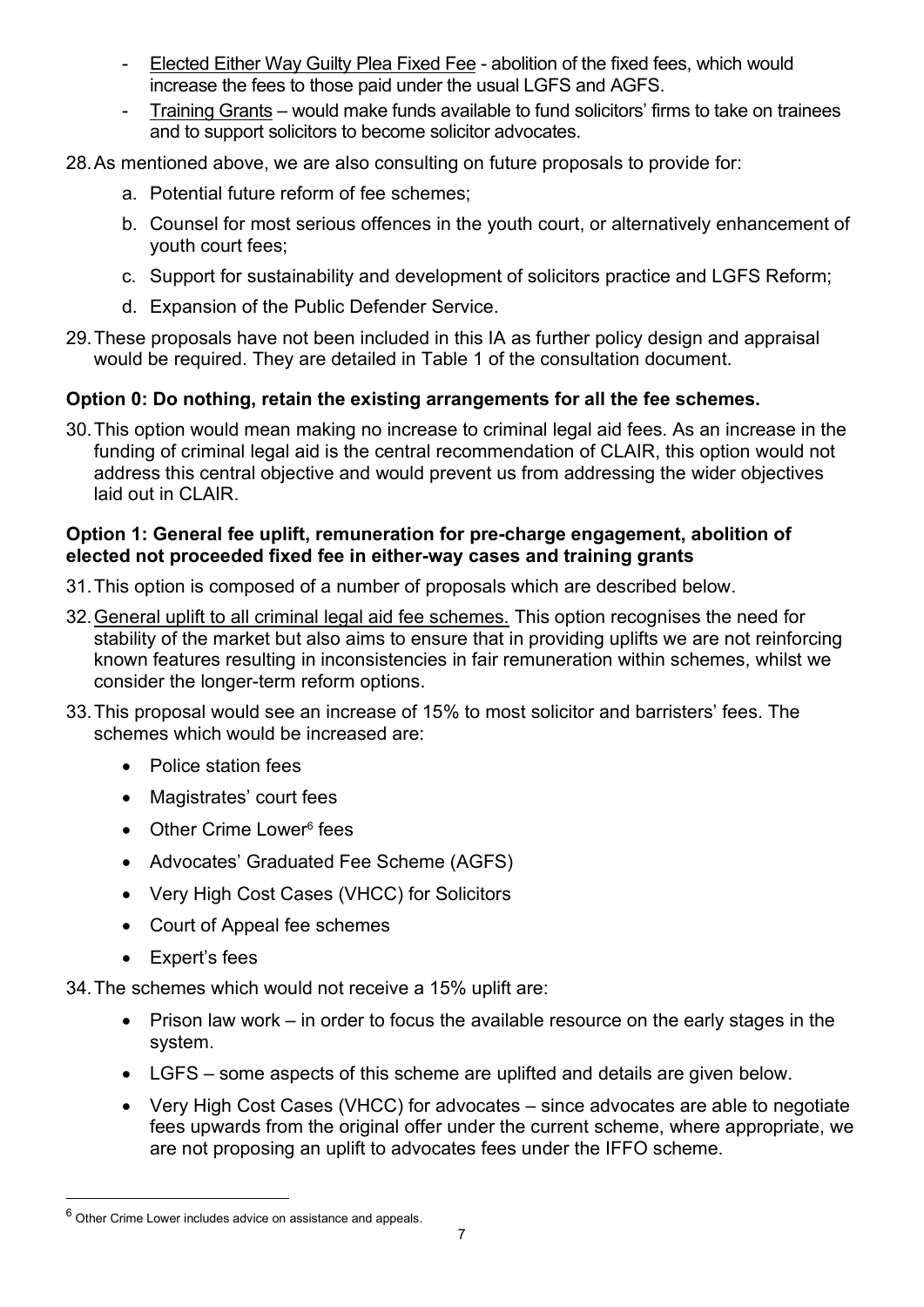- Supreme Court Fees and Senior Costs these fees are not set by the MoJ.
- 35. Pre-charge engagement. Under this option, legal aid contract holders would be paid an hourly rate for preparatory work irrespective of whether PCE subsequently takes place. The rate would be set at the Police Station Advice and Assistance hourly rates with an upper limit beyond which providers would be required to apply to the LAA for an extension.
- 36. Litigators Graduated Fee Scheme For LGFS, only the basic fee (one element of the overall fee), as well as the rates for fixed fees (available for certain other types of proceedings, e.g. committal for sentence) and hourly rates would be uprated by 15%. Most of the overall LGFS fee is determined with reference to the pages of prosecution evidence (PPE).
- 37. However, CLAIR argued that the reliance on PPE was "the central weakness of the LGFS" and does not reflect the work done or whether the pages were read or not. We believe that the PPE elements of LGFS need reform and investment now would further embed the 'perverse incentives' CLAIR identified. Increasing the basic fee alone would provide proportionally better reward for early guilty pleas, which is also in line with the CLAIR recommendations.
- 38. Elected Either Way Guilty Plea Fixed Fee. CLAIR recommended abolition of the "Elected not Proceeded" (ENP) fixed fee in either-way cases where the defendant elects a Crown Court trial but subsequently changes their plea to guilty. This means a guilty plea following election can be paid substantially less than a guilty plea in a case sent to the Crown Court by the magistrates' court.
- 39. The rationale for introducing "Elected not Proceeded" fixed fee in either-way cases was to encourage early consideration of the question of plea. However, CLAIR suggested that the question of plea is ultimately up to the client notwithstanding any advice they have had, and the fixed fee effectively penalises lawyers for decisions that were outside their control.
- 40. If the "Elected not Proceeded" fixed fee were abolished, it would be replaced with the usual graduated fees paid under LGFS and AGFS, at the higher cracked trial or guilty plea rate, which would better reflect the work done.
- 41. Training Grants. Under Option 1, training grants would be made available to fund solicitor firms to take on trainees in order to support the sustainability of the market and increase diversity in recruitment and retention. CLAIR found that there are recruitment and retention difficulties that could lead to an unsustainable criminal solicitor market, and that these were often linked to pay. The CLAIR Data Compendium also noted that in 2018-19 around 80% of firms doing criminal legal aid work had no new trainees at all.
- 42. Funds would be made available to support solicitors to gain higher rights of audience (HRA) and become solicitor advocates. This would increase the range of work solicitors can take on and give firms more flexibility in how they deliver their services. This option supports increased in-court opportunities for solicitors and a more diverse pipeline to the judiciary.

# E. Cost and Benefit Analysis

- 43. This IA follows the procedures and criteria set out in the IA guidance and is consistent with the HM Treasury Green Book.
- 44. This IA identifies impacts on individuals, groups and businesses in England and Wales, with the aim of understanding what the overall impact to society would be from implementing the options considered. IAs place a strong emphasis on valuing the costs and benefits in monetary terms (including estimating the value of goods and services that are not traded). However, there are important aspects that cannot sensibly be monetised which might include how the policy impacts differently on particular groups of society or changes in equity and fairness.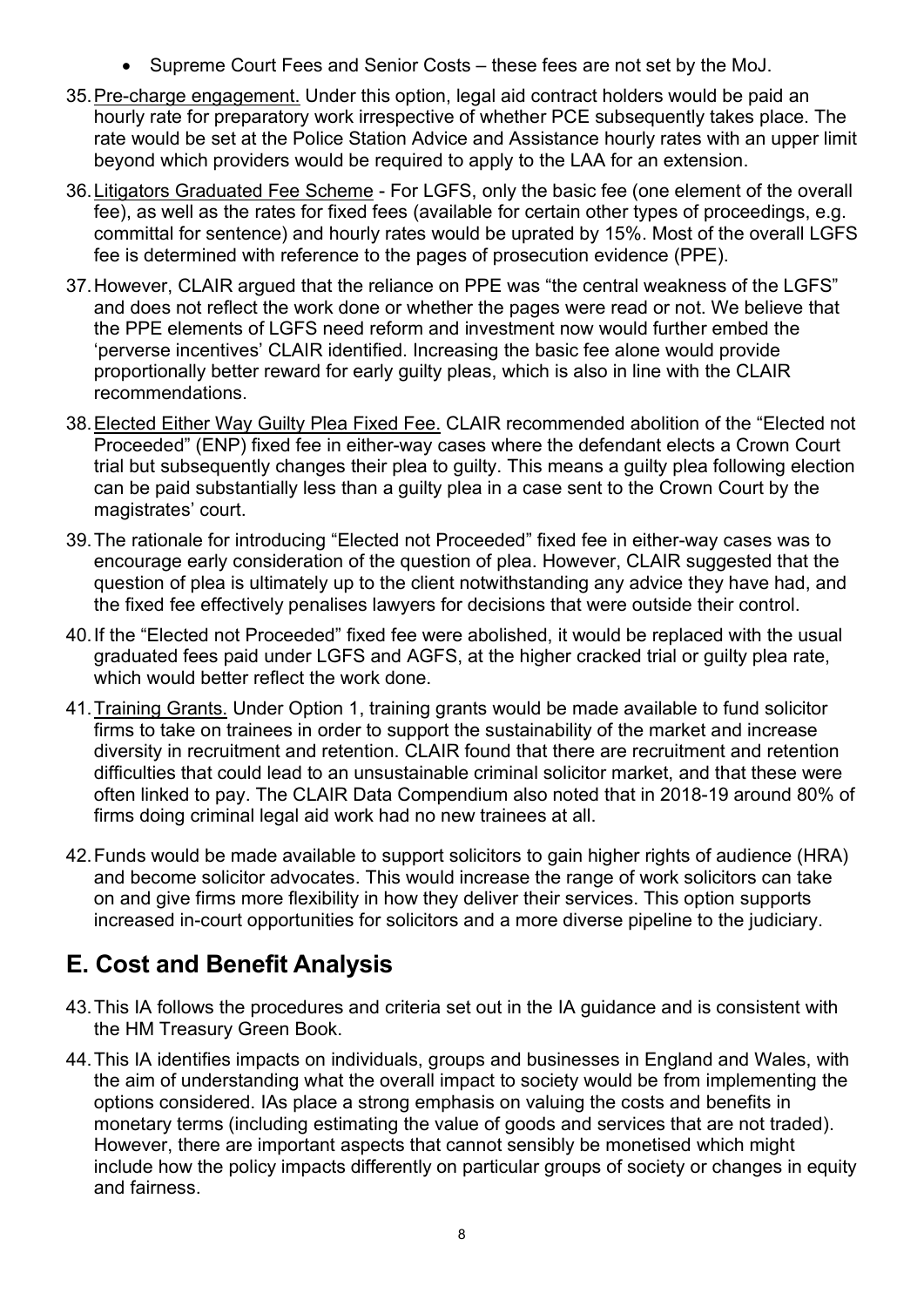- 45. The costs and benefits of each option are usually compared to the 'do nothing' or baseline option (Option 0), to demonstrate the potential impacts of reform. In this case the 'do nothing' option is making no changes to the criminal legal aid fee schemes. This 'do nothing' option is a useful baseline for comparison purposes as it demonstrates where additional expenditure is targeted.
- 46. The costs and benefits in this IA are presented in nominal prices.
- 47. The estimated impacts of the Option 1 proposals are presented at their expected steady state values, which are based on the volumes and mix of claims in 2019-20 and the expected/projected volumes of claims in 2024-25. Estimates based on 2019-20 volumes reflect the most recent caseload prior to Covid-19, while estimates based on 2024-25 volumes include the impact of the projected increase in volumes due to an increase in sitting days and police numbers. Taken together, these should reflect the overall impact of these proposals both in the short-term and what we expect to see in future.
- 48. Any one-off costs are assumed to be incurred in the financial year 2022-23. No optimism bias is applied to any of the steady state costs or benefits, as they are based on known fixed fees. Estimates for the implementation costs have been rounded up to allow for optimism bias, more details are given in the methodology section.
- 49. Sensitivity analysis has been performed in Section F on any variables where there is some uncertainty. Three scenarios are analysed, A–2024/25 volume costs, B- where modelling assumptions are taken to the values which would give the highest costs and benefits, Cwhere modelling assumptions are taken to the values which would give the lowest costs and benefits.
- 50. Any changes that arise as a result of the increased cost of legal aid, are assumed to amount to a transfer between the LAA and legal aid providers and, as such, net present values (NPV) have not been included in this IA.
- 51. This IA uses a variety of data sources to cost the options described above. These include:
	- a. LAA billing data from 2019-20<sup>7</sup> and;
	- b. the Data Compendium data<sup>8</sup> which due to data availability goes up to 2018-19 for solicitor firms and 2019-20 for barristers. The Data Compendium published statistics on matched data, which combines publicly funded legal aid case payments with information on the characteristics of law firms, their solicitors and barristers that received those payments.
- 52. The cost estimates are based on the LAA billing data, and the Data Compendium data is only used for the distributional analysis in Annex B.
- 53. The analysis in this IA is based on closed case expenditure and volumes in 2019-20 and estimated closed case volumes in 2024-25.
- 54. The expenditure estimates in this IA have been rounded: estimates below £50,000 have been rounded to the nearest £10,000, estimates below £10m have been rounded to the nearest £100,000, those below £100m to the nearest £1m and those above £100m to the nearest £5m. Consequently, some totals may not agree due to rounding. Percentages are rounded to the nearest whole percent, which are calculated using unrounded figures.
- 55. Further details on the methodology assumptions and risks can be found in section F.

#### Baseline

<sup>&</sup>lt;sup>7</sup> Legal aid statistics: January to March 2021 - GOV.UK (www.gov.uk)

<sup>8</sup> data-compendium.pdf (publishing.service.gov.uk)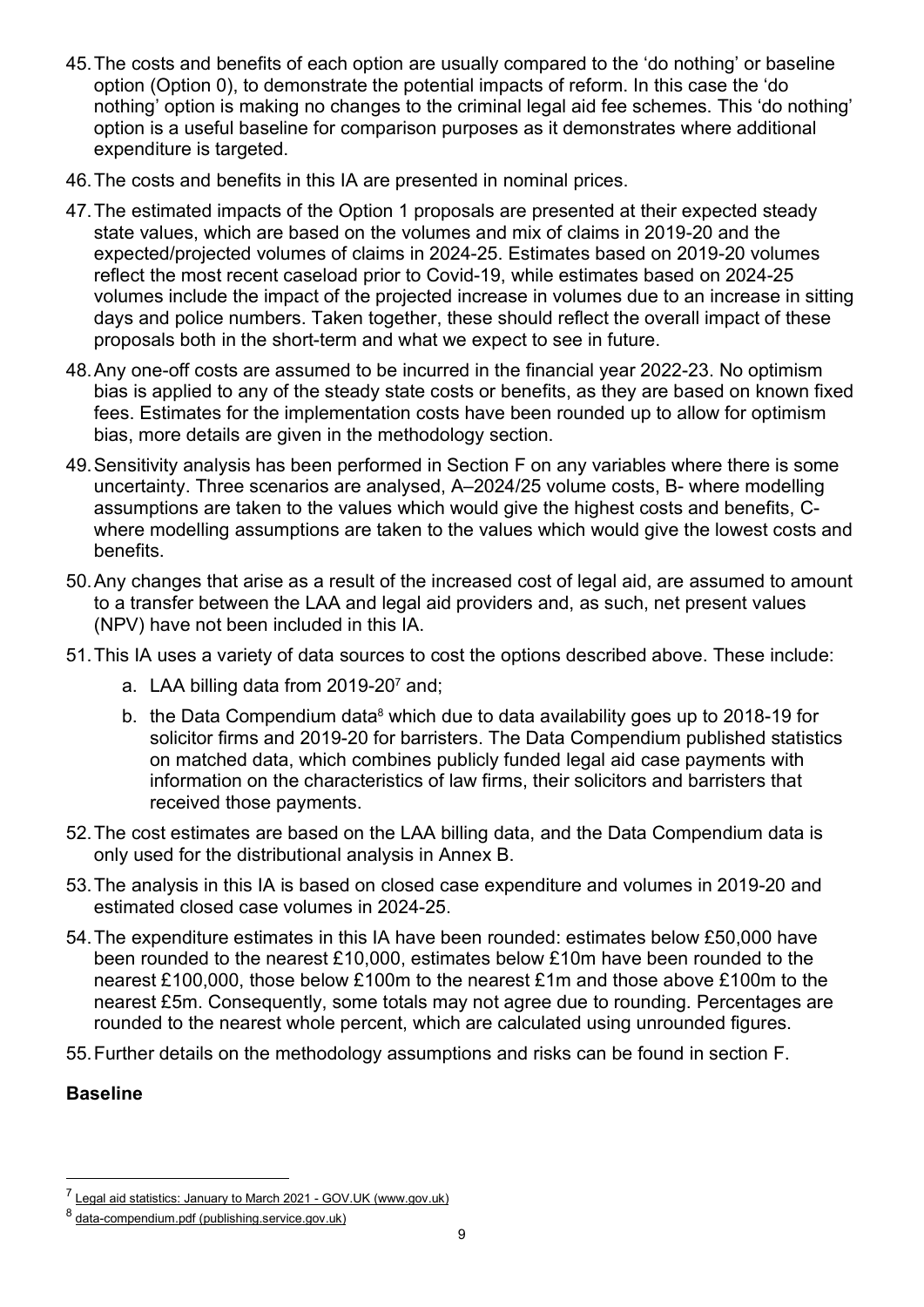- 56. There are 2 possible baselines for Option 1, 2019-20 volumes and projected 2024-25 volumes. The detailed analysis in this IA has been undertaken on the 2019-20 volumes baseline. For the 2024-25 only higher-level cost estimates have been provided.
- 57. In 2024-25 legal aid volumes are projected to increase. Crown and magistrates' sitting days are projected to increase beyond 2019-20 levels up to 2024-25 (by 20-29% and 7% respectively) along with legal aid police station volumes (10%), due to court recovery measures to reduce backlogs in the court and from expected increases in police officers.
- 58. The impacts of any proposals arising out of the ongoing Means Test Review (MTR), which is looking at the eligibility criteria for users of legal aid, have not been built into the costings in this IA. If the MTR widens the availability of legal aid (i.e. in the magistrates' court), then it is likely that the costs impacts of increasing fees could be higher than presented in this IA.

#### Option 1 – General fee uplift, remuneration for pre-charge engagement, abolition of elected not proceeded fixed fee in either-way cases and training grants

## Costs of Option 1

### Legal aid service providers: Solicitors' Firms

59. There would be a non-monetised cost for solicitors' firms in submitting and justifying additional claims at the conclusion of a case, which may occur under the changes to PCE.

### Legal aid service providers: Criminal Barristers

60. There would be no costs to criminal barristers under Option 1.

### Legal aid service providers: Experts

61. There would be no costs to experts under Option 1.

## Legal aid clients

- 62. Clients would still have access to the same criminal legal aid services as they do now, provided the interests of justice and means tests are satisfied. However, where defendants facing trial proceedings in the Crown Court are currently required to pay contributions the amount of contributions may change, depending on the income and capital of the defendant.
- 63. As Option 1 would result in an overall increase in Crown Court spend (both AGFS and LGFS), the total value of contributions from legal aid clients could increase. This would be the case for those individuals that currently pay the full cost of their defence and have income and capital sufficient to pay a higher contribution. However, given the lack of available data, we have been unable to undertake detailed analysis of the impacts on clients, however, these are likely to be limited.
- 64. Annually, about 8,000 to 9,000 defendants at the Crown Court are required to pay an income contribution order (ICO). In many cases, the income contributions do not meet the full defence costs of the case and therefore the client's income contributions would not be affected by an increase in fees. Approximately 1,500 to 2,000 capital contribution orders (CCOs) are also issued each year, representing between 2% and 3% of the legally aided population at the Crown Court, and with an average value of £15,000.
- 65. As such, we anticipate that our proposals are only likely to affect a small proportion of legal aid clients and with a maximum increase of 15%. Furthermore, since the contribution levels are subject to means testing and are intended to recover a proportion of the cost of providing legal aid services, we consider any differences in impact to be proportionate to the legitimate aim of paying fairly for work done.

#### Legal Aid Agency/Ministry of Justice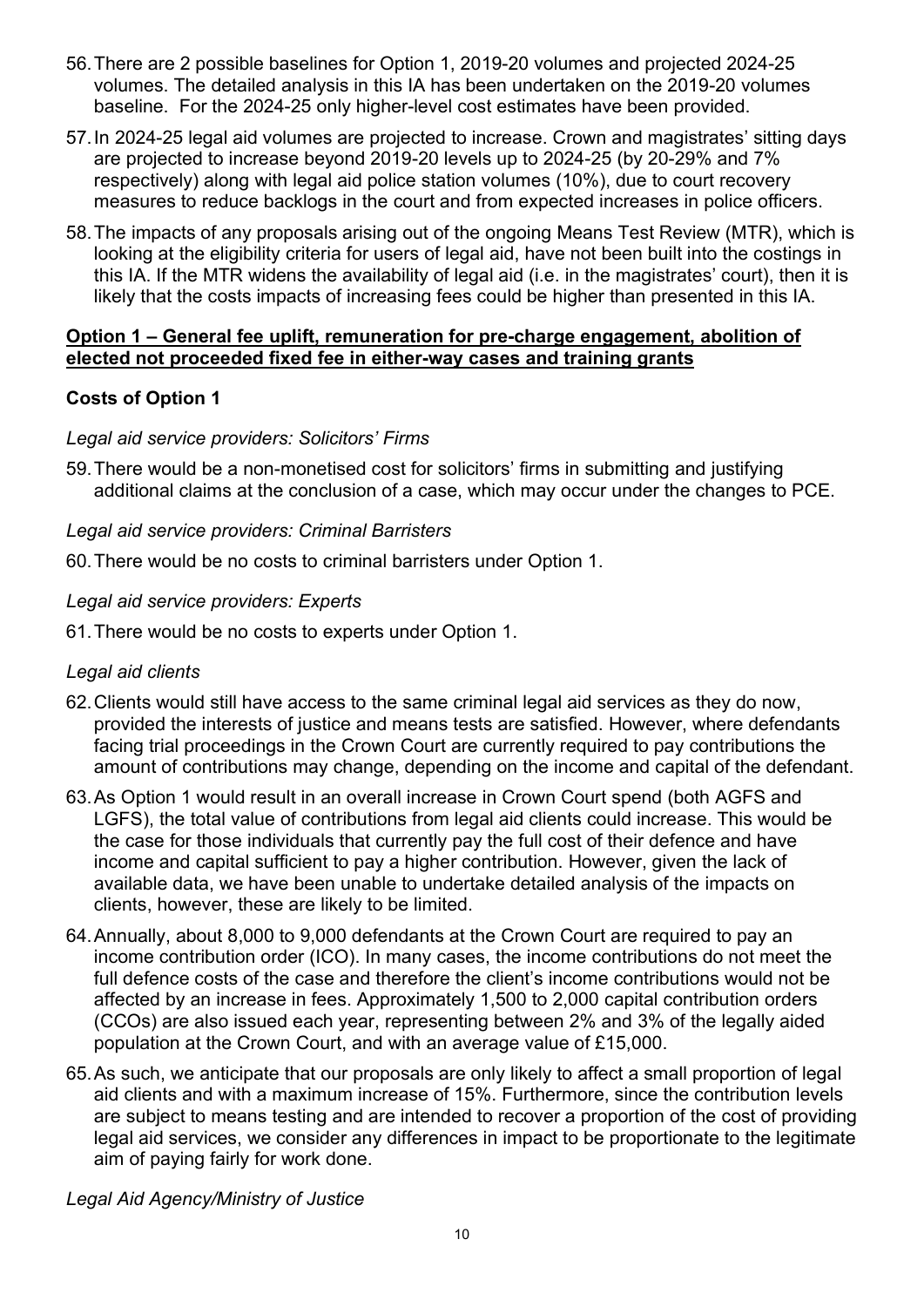#### Transition Costs

66. The LAA would need to implement these changes, with a cost of £0.1m and update their digital systems, with a cost of £1.1m, to administer Option 1. These digital costs are indicative and is based on the affected team's salary costs and the weeks of estimated work (rounded up to the nearest month). These costs are described in Table 1 below. The Crime Lower changes would be more expensive than the others as these would require changes to multiple schemes (Police, Magistrates and Other).

Table 1: LAA Implementation Costs, £m

|                               | <b>Costs</b> |
|-------------------------------|--------------|
| <b>LAA Implementation</b>     | 0.1          |
| Pre-Charge Engagement Changes | 0.2          |
| Crime Lower fee changes       | 0.3          |
| AGFS fee changes              | 0.2          |
| LGFS fee changes              | 0.2          |
| Abolishing the ENP fixed fee  | 0.2          |
| <b>Total</b>                  | 1.2          |

#### Steady State Costs

67. Option 1 is estimated to cost the legal aid fund £97m - £115m per annum in steady state (Table 2 below). Of this 42% would be spent on Crime Lower, 55% on Crime Higher and 3% on other grants (based on 2019-20 volumes). Tables 3,4 & 5 splits this expenditure between solicitors' firms, barristers and experts. Training grants worth £2.5m would be paid for by the MoJ.

|                               |                                               |     |                |                 |                |               |                      | <b>Steady State Costs</b><br>based on: |                                   |
|-------------------------------|-----------------------------------------------|-----|----------------|-----------------|----------------|---------------|----------------------|----------------------------------------|-----------------------------------|
|                               | <b>Baseline</b><br><b>Expenditure Uplifts</b> | Fee | <b>PCE</b>     | <b>LGFS</b>     | <b>ENP</b>     | <b>Expert</b> | <b>Fees Training</b> | 2019-20                                | 2024-25<br><b>Volumes Volumes</b> |
| <b>Crime</b><br>Lower         |                                               |     |                |                 |                |               |                      |                                        |                                   |
| Police<br>Magistrates'        | 125                                           | 18  | 4.2            |                 |                | 0.9           |                      | 23                                     | 26                                |
| court                         | 110                                           | 15  |                |                 |                | 1.2           | ۰                    | 16                                     | 18                                |
| Prison Law                    | 18                                            |     |                |                 |                | 0.7           |                      | 0.7                                    | 0.7                               |
| Other $-CL$<br><b>Crime</b>   | 1.5                                           | 0.2 |                |                 |                | 0.02          |                      | 0.2                                    | 0.2                               |
| <b>Lower total</b>            | 255                                           | 34  | 4.2            |                 |                | 2.8           |                      | 41                                     | 44                                |
| <b>Crime</b><br><b>Higher</b> |                                               |     |                |                 |                |               |                      |                                        |                                   |
| <b>LGFS</b>                   | 385                                           |     |                | 12 <sub>2</sub> | 0.6            | 5.4           |                      | 18                                     | 23                                |
| <b>AGFS</b>                   | 230                                           | 34  |                | $\blacksquare$  | 0.8            | 0.7           |                      | 36                                     | 46                                |
| <b>VHCC</b>                   | 3                                             | 0.1 |                |                 | $\blacksquare$ | 0.03          |                      | 0.1                                    | 0.1                               |
| $Other - CH$                  | 8.3                                           | 0.4 |                |                 | $\blacksquare$ | 0.1           |                      | 0.4                                    | 0.4                               |
| <b>Crime</b>                  |                                               |     |                |                 |                |               |                      |                                        |                                   |
| <b>Higher total</b>           | 630                                           | 35  | $\blacksquare$ | 12              | 1.4            | 6.2           |                      | 54                                     | 69                                |
| Other $-$<br><b>Grants</b>    |                                               |     |                |                 |                |               | 2.5                  | 2.5                                    | 2.5                               |
| <b>Total</b>                  | 885                                           | 68  | 4.2            | 12              | 1.4            | 9             | 2.5                  | 97                                     | 115                               |

#### Table 2: Steady State LAA Costs by Crime Area, £m

These figures include expenditure on disbursements and VAT.

Other – CL includes advice on assistance and appeals.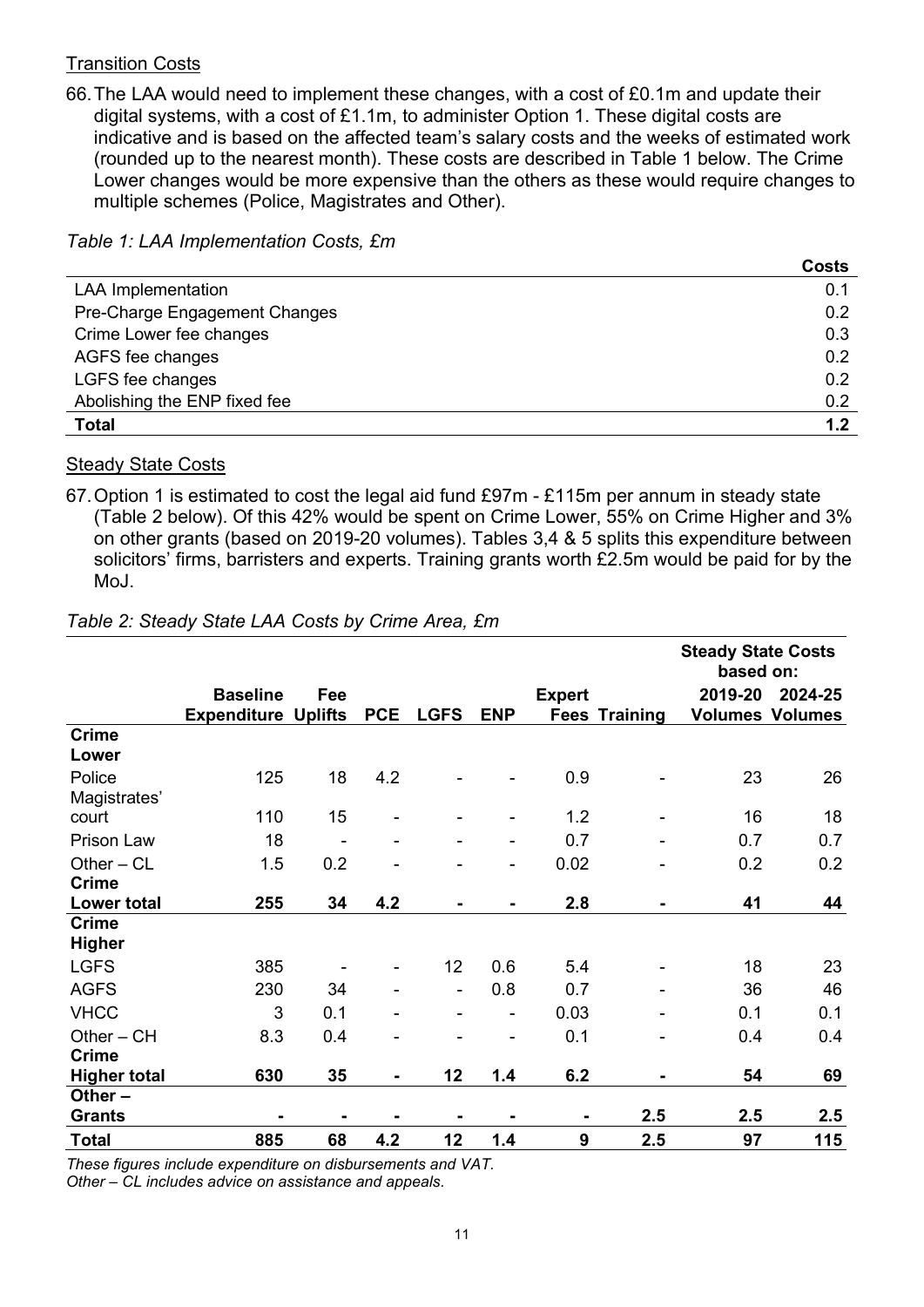### Benefits of Option 1

#### Legal aid service providers: Solicitors' Firms

68. Under Option 1 Solicitors' firms would be expected to receive around £58m-£66m in additional annual funding, see Table 3 below. Analysis of how this funding would be distributed across different firm types is shown in Annex B.

|                           |                      |          | <b>Additional Fee income based on:</b> |                                 |  |
|---------------------------|----------------------|----------|----------------------------------------|---------------------------------|--|
|                           | <b>Baseline Fees</b> | % Change |                                        | 2019-20 Volumes 2024-25 Volumes |  |
| <b>Crime Lower</b>        |                      |          |                                        |                                 |  |
| Police                    | 120                  | 18%      | 22                                     | 25                              |  |
| Magistrates' court        | 100                  | 15%      | 15                                     | 16                              |  |
| Prison Law                | 13                   | $0\%$    |                                        |                                 |  |
| Other $-CL$               | 1.4                  | 15%      | 0.2                                    | 0.2                             |  |
| <b>Crime Lower total</b>  | 235                  | 16%      | 38                                     | 41                              |  |
| <b>Crime Higher</b>       |                      |          |                                        |                                 |  |
| <b>LGFS</b>               | 350                  | 4%       | 12                                     | 16                              |  |
| AGFS (solicitor element)  | 31                   | 15%      | 4.7                                    | 6.0                             |  |
| VHCC (solicitor element)  | 0.5                  | 15%      | 0.1                                    | 0.1                             |  |
| $Other - CH$              | 2.6                  | 5%       | 0.1                                    | 0.1                             |  |
| <b>Crime Higher total</b> | 385                  | 4%       | 17                                     | 22                              |  |
| Other – grants            |                      | n/a      | 2.5                                    | 2.5                             |  |
| <b>Total</b>              | 620                  | 9%       | 58                                     | 66                              |  |

Table 3: Solicitors' firms Steady State Additional Fee Income, by Fee Scheme, £m

These figures exclude expenditure on disbursements, but include VAT.

Crime Lower Other includes advice on assistance and appeals.

Crime Higher Other includes all Higher Court expenditure.

Other - grants is the new training grants for solicitors

Baseline spend is based on case volumes in 2019-20 and includes accelerated areas.

#### Legal aid service providers: Criminal Barristers

- 69. Under Option 1 criminal barristers would be expected to receive around £30m-£39m in additional annual funding, see Table 4 below.
- 70. Although criminal barristers work in both Crime Higher and Crime Lower they are only paid directly for their work in Crime Higher. For Crime Lower schemes their fee mostly goes through the solicitors' firm, so there is very limited data available on how much benefit they would receive from the uplift.
- 71. Detailed analysis of how this additional funding would be distributed has not been completed as it is a consistent uplift, so all advocates would receive benefits proportional to the amount of work they complete. Members of the bar who take on higher volumes or value of cases would therefore benefit more from the proposed uplifts.

 $^9$  Higher Courts include the Court of Appeal, the Senior Court Costs Office and the Supreme Court.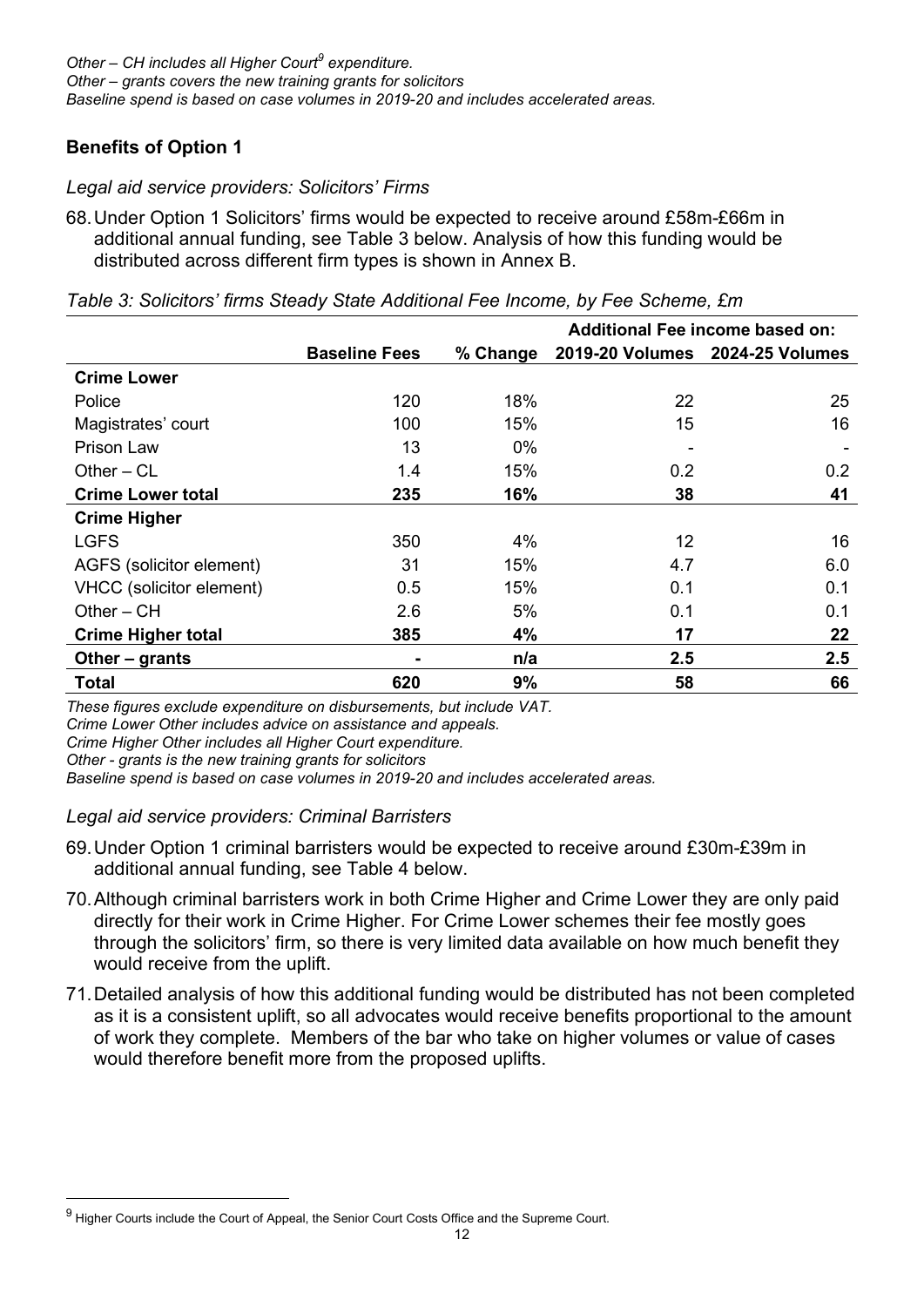|                           |                      |          | Additional Fee income based on: |                        |  |  |
|---------------------------|----------------------|----------|---------------------------------|------------------------|--|--|
|                           | <b>Baseline Fees</b> | % Change | <b>2019-20 Volumes</b>          | <b>2024-25 Volumes</b> |  |  |
| <b>Crime Lower</b>        |                      |          |                                 |                        |  |  |
| Police                    |                      |          |                                 |                        |  |  |
| Magistrates' court        |                      |          |                                 |                        |  |  |
| Prison Law                |                      |          |                                 |                        |  |  |
| Other $-$ CL              |                      |          |                                 |                        |  |  |
| <b>Crime Lower total</b>  |                      |          |                                 |                        |  |  |
| <b>Crime Higher</b>       |                      |          |                                 |                        |  |  |
| <b>LGFS</b>               |                      |          |                                 |                        |  |  |
| AGFS (barrister element)  | 195                  | 15%      | 30                              | 39                     |  |  |
| VHCC (barrister element)  | 2.3                  | $0\%$    |                                 |                        |  |  |
| $Other - CH$              | 5.1                  | 5%       | 0.2                             | 0.2                    |  |  |
| <b>Crime Higher total</b> | 205                  | 15%      | 30                              | 39                     |  |  |
| <b>Total</b>              | 205                  | 15%      | 30                              | 39                     |  |  |

Table 4: Criminal Barristers Steady State Additional Fee income, by Fee Scheme, £m

These figures exclude expenditure on disbursements, but include VAT.

Crime Lower Other includes advice on assistance and appeals.

Crime Higher Other includes all Higher Court expenditure.

Baseline spend is based on case volumes in 2019-20 and includes accelerated items.

## Legal aid service providers: Experts

72. Under Option 1 Experts are expected to receive around £9m-£11m in additional annual funding, see Table 5 below.

## Table 5: Expert Steady State Benefits, £m

|             |                      |     | Additional Fee income based on:          |  |  |  |
|-------------|----------------------|-----|------------------------------------------|--|--|--|
|             | <b>Baseline Fees</b> |     | % Change 2019-20 Volumes 2024-25 Volumes |  |  |  |
| Expert Fees | 60                   | 15% |                                          |  |  |  |

These figures include VAT.

Baseline spend is based on case volumes in 2019-20 and includes accelerated items.

## Legal Aid Clients

- 73. Most of the proposals under Option 1 would increase the amount paid to legal aid providers. Although we have not been able to estimate any monetised benefits for legal aid clients, the key aims of these proposals, to improve the sustainability and efficiency of the legal aid market, are likely to have a positive effect on legal aid clients for whom a well-functioning and sustainable legal aid market that provides a good quality service is vital.
- 74. In addition, for PCE, suspects who maintain their innocence would be aided by early identification of lines of inquiry which may lead to evidence or material that points away from the suspect or points towards another suspect, so reducing their anxiety.

## Legal Aid Agency

75. Under Option 1 Legal aid clients currently contributing towards their defence costs may make a higher level of contribution, which would represent a benefit to the legal aid fund. Given the lack of available data this cannot be monetised, however as noted above the number of clients likely to be affected is small, and so will the contributions.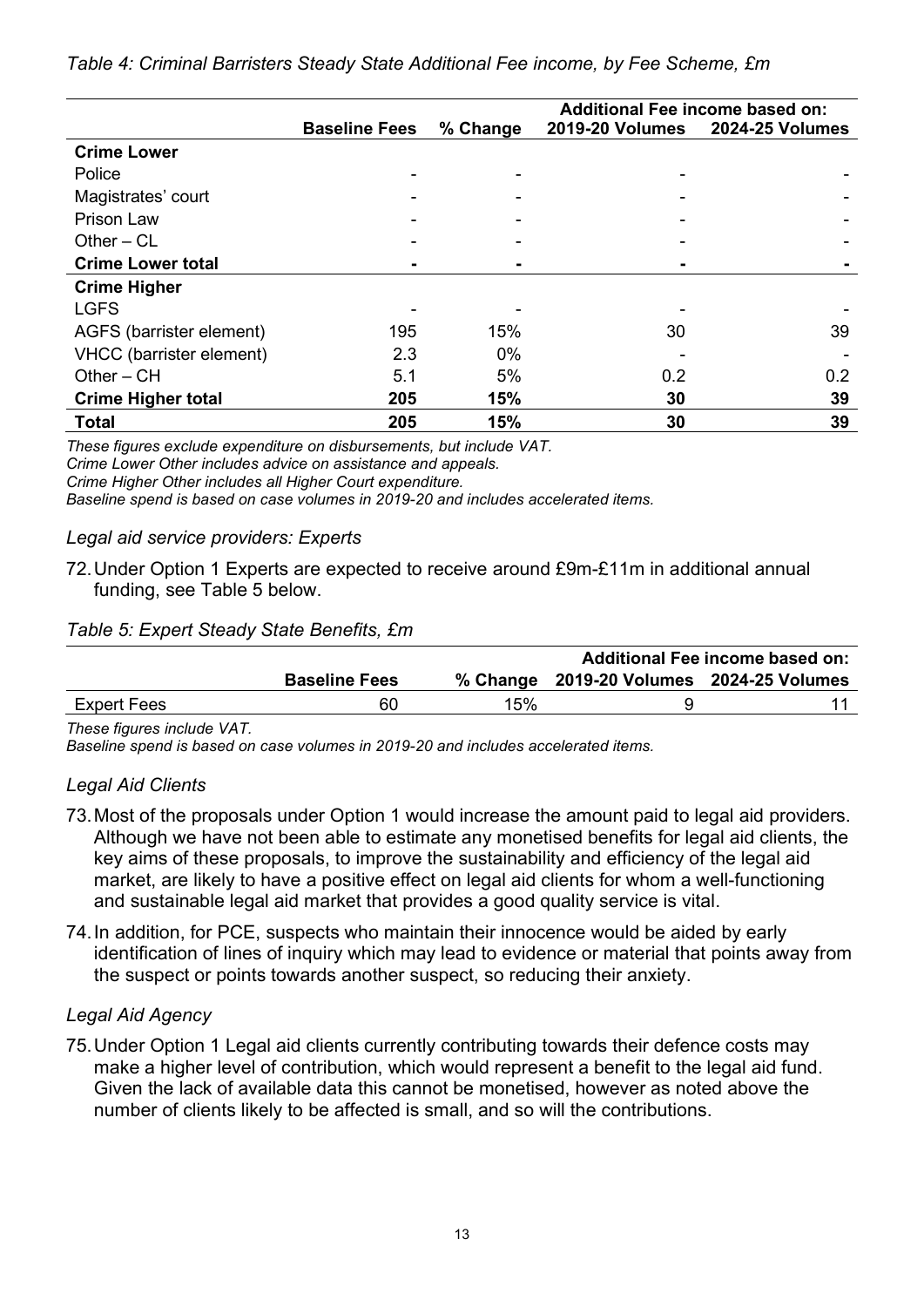# F. Methodology, Assumptions, Risks and Sensitivity Analysis

## Methodology

#### Baseline Costs

- 76. The costs and benefits of both options have been based on 2019-20 LAA closed case billing data. This is the most recent year of data which has not been distorted by the impact of Covid-19. The closed cases measure of expenditure shows the total value of payments made to legal aid providers in relation to cases that are completed in each period, even where a portion of the work may have taken place and paid over previous periods.
- 77. As the fee changes included within the "Accelerated Areas<sup>10</sup>" have come into effect since 2019-20, the baseline includes figures for this additional expenditure. The midpoint of the estimated expenditure on these has been used to calculate a realistic baseline for Option 0.
- 78. As mentioned in Section E, court sitting days and legal aid police station volumes are anticipated to increase until 2024-25. The impacts of this risk have been presented in the main tables below and are described in more detail in the sensitivity section.
- 79. The costs of the 2019-20 baseline and the 2024-25 baseline are shown in Table 6 below.

|                           |                               |                                                                    | <b>Baseline Expenditure based on:</b> |                                  |
|---------------------------|-------------------------------|--------------------------------------------------------------------|---------------------------------------|----------------------------------|
|                           | <b>Expenditure</b><br>2019-20 | <b>Estimated</b><br><b>Accelerated Areas</b><br><b>Expenditure</b> | 2019-20<br><b>Volumes</b>             | 2024-25<br>Volumes <sup>11</sup> |
| <b>Crime Lower</b>        |                               |                                                                    |                                       |                                  |
| Police                    | 125                           | 1.1                                                                | 125                                   | 140                              |
| Magistrates' court        | 110                           |                                                                    | 110                                   | 115                              |
| <b>Prison Law</b>         | 18                            |                                                                    | 18                                    | 18                               |
| Other $-CL$               | 1.5                           |                                                                    | 1.5                                   | 1.5                              |
| <b>Crime Lower total</b>  | 255                           | 1.1                                                                | 255                                   | 275                              |
| <b>Crime Higher</b>       |                               |                                                                    |                                       |                                  |
| <b>LGFS</b>               | 365                           | 20                                                                 | 385                                   | 500                              |
| <b>AGFS</b>               | 210                           | 23                                                                 | 230                                   | 300                              |
| <b>VHCC</b>               | 3                             |                                                                    | 3                                     | 3                                |
| $Other - CH$              | 8.3                           |                                                                    | 8.3                                   | 8.3                              |
| <b>Crime Higher total</b> | 585                           | 43                                                                 | 630                                   | 810                              |
| Total                     | 840                           | 44                                                                 | 885                                   | 1085                             |

Table 6: Estimated Baseline Annual Expenditure, £m

These figures are nominal and include expenditure on disbursements and VAT. Crime Lower Other includes advice on assistance and appeals.

Crime Higher Other includes all Higher Court expenditure.

Baseline spend is based on case volumes in 2019-20 and includes accelerated areas.

#### General Uplifts

80. Option 1 proposes uplifts of 15% to police station, magistrates, other Crime Lower, Advocates' Graduated Fee Scheme (AGFS), Very High Cost Cases (VHCC) for Solicitors and the Court of Appeal fee schemes. To calculate the cost of these uplifts the baseline expenditure, excluding disbursements, on each area has been multiplied by the uplift. These costs are shown in Table 7.

<sup>&</sup>lt;sup>10</sup> Criminal Legal Aid Review: an accelerated package of measures amending the criminal legal aid fee schemes (publishing.service.gov.uk)

 $11$  Changes in expenditure are due exclusively to changes in volumes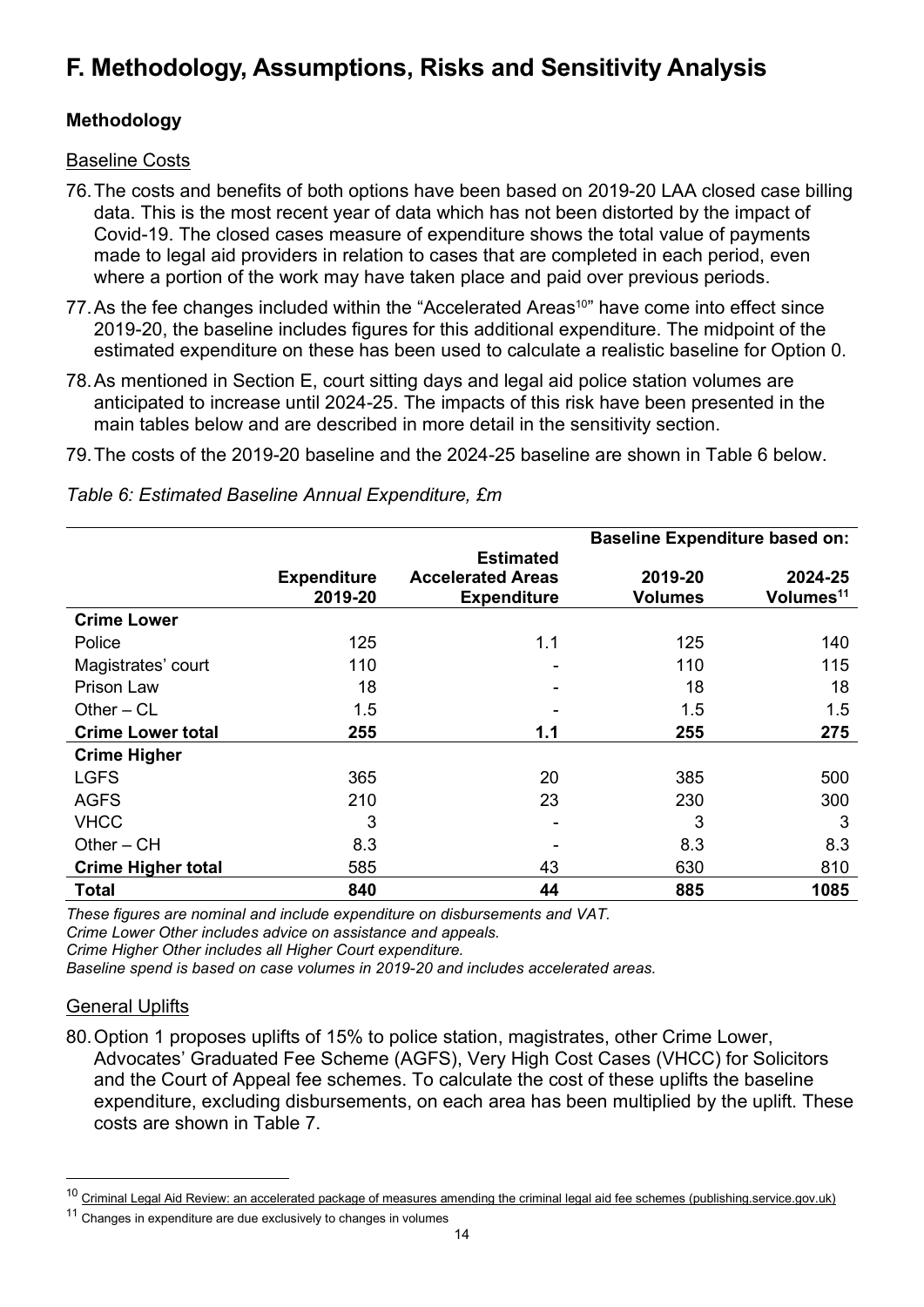|                           | <b>Steady State Costs based on:</b> |          |                        |                        |
|---------------------------|-------------------------------------|----------|------------------------|------------------------|
|                           | <b>Total Baseline Spend</b>         | % Change | <b>2019-20 Volumes</b> | <b>2024-25 Volumes</b> |
| <b>Crime Lower</b>        |                                     |          |                        |                        |
| Police                    | 120                                 | 15%      | 18                     | 20                     |
| <b>Magistrate Court</b>   | 100                                 | 15%      | 15                     | 16                     |
| Prison Law                | 13                                  | $0\%$    | ۰                      |                        |
| Other $-CL$               | 1.4                                 | 15%      | 0.2                    | 0.2                    |
| <b>Crime Lower total</b>  | 235                                 | 14%      | 34                     | 37                     |
| <b>Crime Higher</b>       |                                     |          |                        |                        |
| <b>LGFS</b>               | 350                                 | $0\%$    |                        |                        |
| <b>AGFS</b>               | 230                                 | 15%      | 34                     | 44                     |
| VHCC - Litigators         | 0.5                                 | 15%      | 0.1                    | 0.1                    |
| VHCC - Advocates          | 2.3                                 | $0\%$    |                        |                        |
| Court of Appeal           | 2.4                                 | 15%      | 0.4                    | 0.4                    |
| $Other - CH$              | 5.3                                 | $0\%$    |                        |                        |
| <b>Crime Higher total</b> | 590                                 | 6%       | 35                     | 44                     |
| <b>Total</b>              | 825                                 | 8%       | 68                     | 81                     |

|  | Table 7: Steady State General Uplifts Expenditure, excluding disbursements, £m |  |
|--|--------------------------------------------------------------------------------|--|
|  |                                                                                |  |

Crime Lower Other includes advice on assistance and appeals.

Crime Higher Other includes the Senior Court Costs Office and the Supreme Court.

Baseline spend is based on case volumes in 2019-20 and includes accelerated areas and VAT but excludes disbursements.

## Pre-Charge Engagement

- 81. As the legal aid data on pre-charge engagement is either limited or does not exist in some areas, the impacts for Option 1 are based on assumptions informed by operational input as well as the Attorney General Office's (AGO) stated expectation that PCE would only take place in a small proportion of cases.
- 82. It was assumed, in the original pre-charge Consultation Response IA, that this engagement would take place in 1% to 3% (or 5k to 16k) of police station attendance cases. As we expect preparatory work to take place more often, under Option 1, in the absence of any evidence of likely occurrence, we have illustratively assumed preparatory work would take place in twice as many cases i.e., up to 6% (or up to 32k cases) - the addition of this area is the specific focus of the PCE costing presented in this IA. This is not to be seen as a target or limit but rather as an illustration of possible magnitude in the absence of any data. We have asked for specific evidence on this as a question in the consultation document.
- 83. The modelling of costs, shown in Table 8 below, is also based on high-level assumptions about the likely time spent on preparatory work. Remuneration rates represent the actual police station advice and assistance hourly rates, which vary by location. It should be noted that there is a high level of uncertainty around these volumes and time spent assumptions, and therefore the costings represent an illustrative position, which is tested further in the sensitivity analysis section.
- 84. For an explanation of the assumptions and risks underpinning the costs and benefits of implementing Option 1, please refer to the assumptions and risks section of this IA.

| <b>Steady State Costs based on:</b> |                                                                     |     |  |  |  |
|-------------------------------------|---------------------------------------------------------------------|-----|--|--|--|
|                                     | Net Additional Spend before Uplifts 2019-20 Volumes 2024-25 Volumes |     |  |  |  |
| <b>PCE</b>                          |                                                                     | 4 D |  |  |  |

Table 8: Steady State Expenditure on Pre-Charge Engagement, £m

These figures include VAT.

Litigators' Graduated Fee Scheme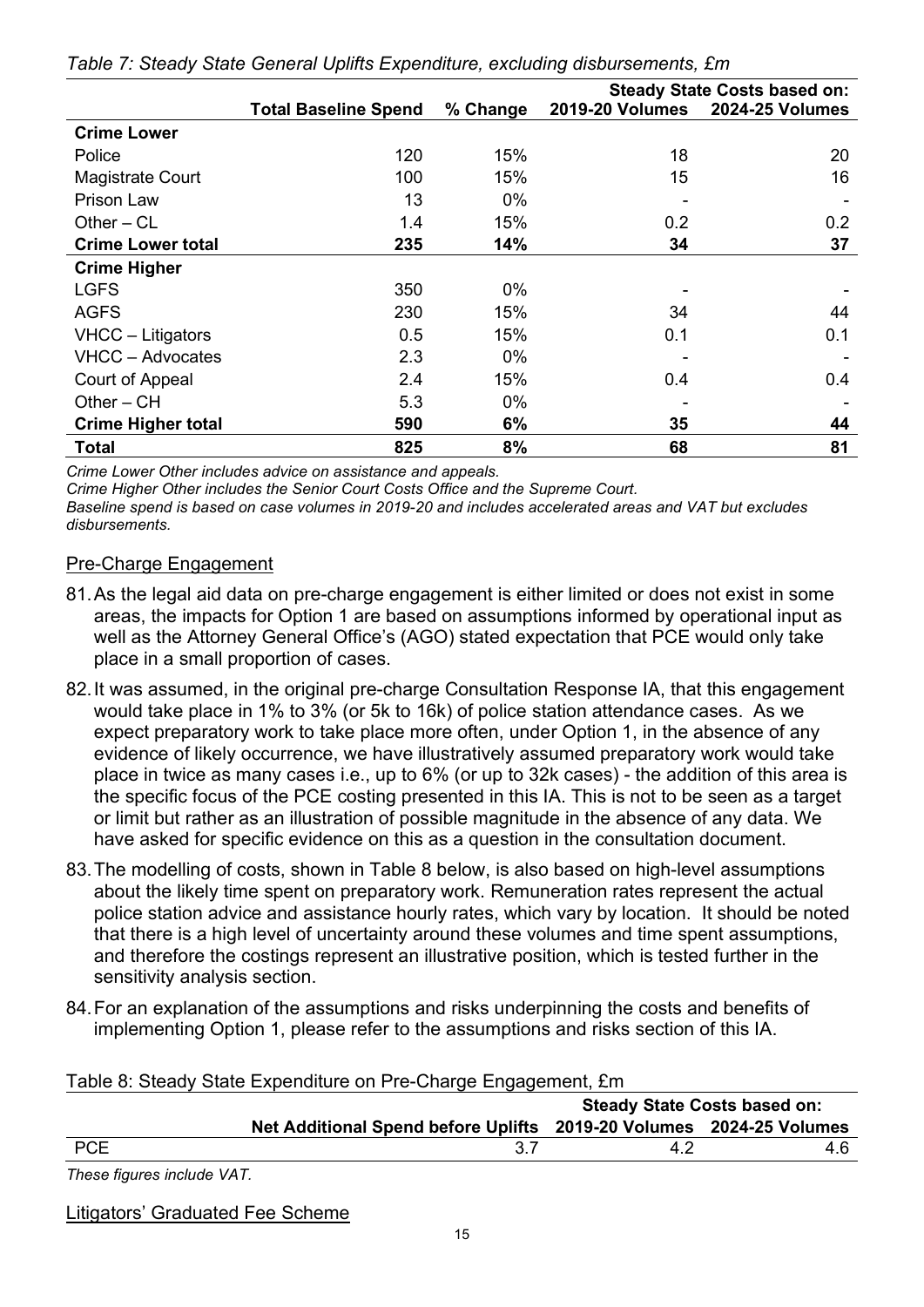- 85. For costing the uplifts of 15% to the LGFS solicitors hourly rate and expert fees and 15% to the solicitors' basic fees and fixed fees the baseline costs of each element were used. These costs are shown in Table 9 below.
- 86. Hourly rates are used to calculate fees for:
	- a. fee supplements, which are fee uplifts given for additional of work required on cases (including the payment for unused material within the accelerated areas).
	- b. legacy fees, of which the majority are confiscation proceedings.
- 87. Fee uplifts are applied to the basic fee element of the litigator fixed fees. The defendant uplift is calculated as a proportion of the overall litigator fixed fee due. The compound effect of increasing basic fees, which increases defendant uplifts has been calculated. These two elements are combined to give a total litigator fixed fee uplift of 2%.

|                                                |                                 |          | <b>Steady State Costs</b><br>based on: |                           |
|------------------------------------------------|---------------------------------|----------|----------------------------------------|---------------------------|
|                                                | <b>Baseline</b><br><b>Spend</b> | % Change | 2019-20<br><b>Volumes</b>              | 2024-25<br><b>Volumes</b> |
| <b>Litigator Fixed Fees</b>                    |                                 |          |                                        |                           |
| <b>Basic Fees</b>                              | 47                              | 15%      | 7                                      | 9                         |
| <b>Evidence Pages and Trial Length Uplifts</b> | 265                             | $0\%$    |                                        |                           |
| Defendant Uplift                               | 7.4                             | 2%       | 0.2                                    | 0.2                       |
| <b>Total Litigator Fixed Fee</b>               | 320                             | 2%       | 7.2                                    | 9.2                       |
| Fee Supplements                                |                                 |          |                                        |                           |
| <b>Total Fee Supplements</b>                   | 23                              | 15%      | 3.4                                    | 4.4                       |
| Legacy Fees                                    |                                 |          |                                        |                           |
| <b>Total legacy Fees</b>                       | 8.2                             | 15%      | 1.2                                    | 1.6                       |
| <b>LGFS Total</b>                              | 350                             | 3%       | 12                                     | 15                        |

#### Table 9: Steady State Expenditure on LGFS, £m

These figures include VAT but exclude disbursements.

#### Elected Either Way Guilty Plea Fixed Fee

- 88. The costings for abolishing the ENP fixed fees and replacing them with a graduated fee is based on the volumes of ENP cases in 2019-20 and expected graduated fee costs. For both LGFS and AGFS it has been assumed that the proportion of cases would reflect that of cracked trials and guilty pleas in the existing cases.
- 89. For the LGFS costings the ENP cases were grouped by offence type (A-K). The expected fee under the LGFS was based on the average fees for each offence category for both guilty pleas and cracked trials. The cost of ENP cases was £0.8m in 2019-20, and the estimated costs of those cases being billed as cracked trials and guilty pleas was £1.3m. This would cost £0.5m to the LAA without the additional 2% uplift to the LGFS litigator fixed fees, and £0.6m per annum including the uplift.
- 90. For the AGFS, the total spend on ENP cases in 2019-20 was £0.7m. If instead these cases were paid a graduated fee, it is estimated that they would cost £1.4m. Therefore, the net cost of this proposal is estimated to be £0.7m, although this is before any uplift is applied to reflect the general AGFS uplifts. Indeed, with an uplift of 15% to all AGFS fees, the net cost of this policy rises to £0.8m.
- 91. Table 10 below for a detailed explanation of how the estimated cost of abolishing the fixed fee for LGFS and AGFS ENP cases was modelled.

Table 10: Steady State ENP costs, £m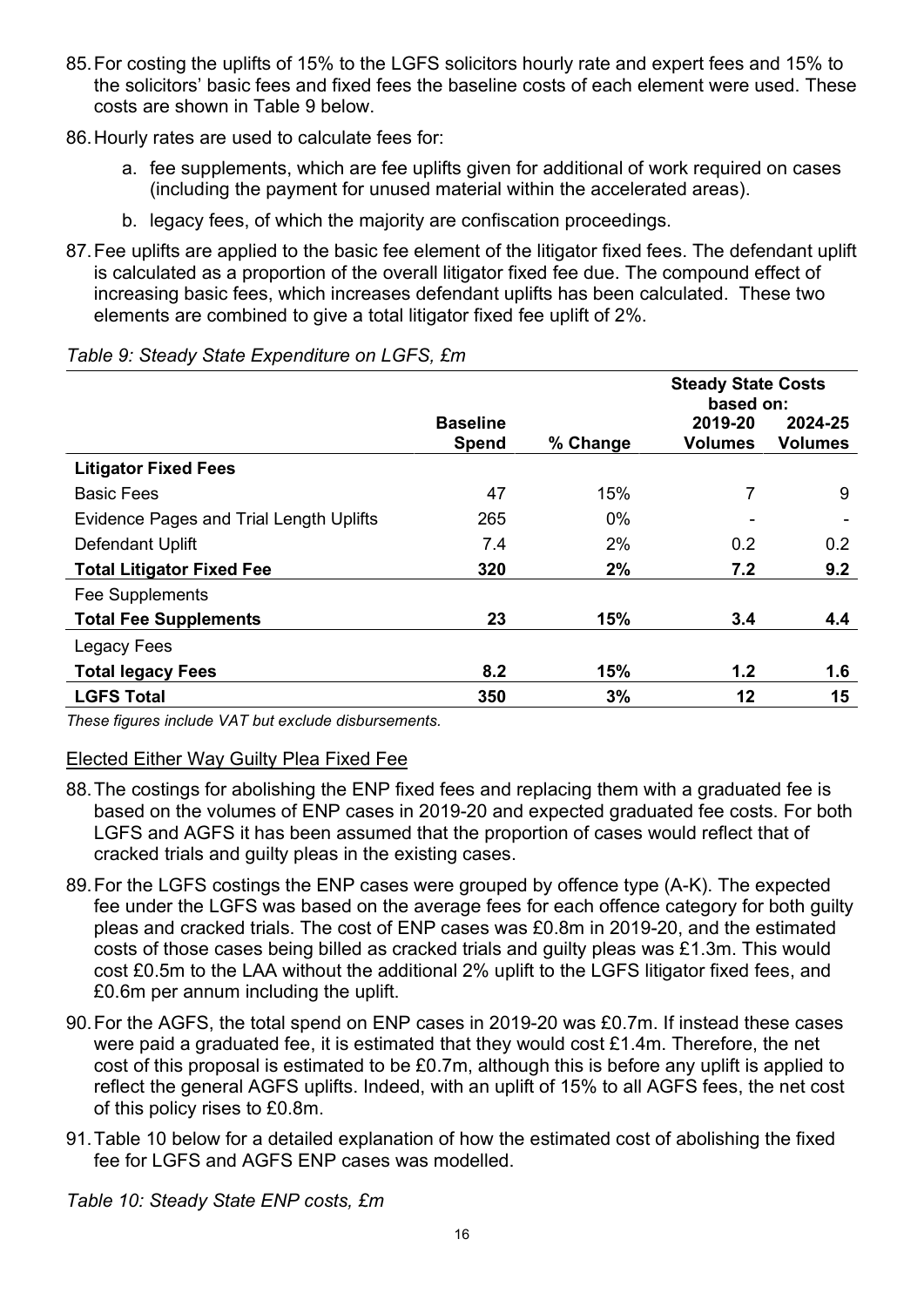|              |                 |                  |                             | <b>Steady State Costs based</b> |                |  |
|--------------|-----------------|------------------|-----------------------------|---------------------------------|----------------|--|
|              |                 |                  |                             |                                 | on:            |  |
|              | <b>ENP</b>      | <b>Abolished</b> | <b>Net Additional Spend</b> | 2019-20                         | 2024-25        |  |
|              | <b>Baseline</b> | <b>ENP Cost</b>  | before Uplifts              | <b>Volumes</b>                  | <b>Volumes</b> |  |
| <b>LGFS</b>  | 0.8             | 1.3              | 0.5                         | 0.6                             | 0.7            |  |
| <b>AGFS</b>  | 0.7             | 1.4              | 0.7                         | 0.8                             | 1.1            |  |
| <b>Total</b> | 1.5             | 2.7              | 1.3                         | 1.4                             | 1.8            |  |

These figures include VAT.

#### Expert Fees

92. Expert fees would be increased by 15% under Option 1 and the costs of this proposal are shown in Table 11 below. They are modelled as a proportional uplift of the baseline expenditure on disbursements as data is not available on the baseline expenditure on expert fees for most areas. Disbursements cover expert fees, travel and other expenses, so may slightly overestimate the cost of just increasing expert fees. However, this is a very small proportion of expenditure so is unlikely to have a large impact. For example, in LGFS, where the data granularity required is available, only 1% of expenditure is on travel and expenses.

#### Table 11: Expert Fee Steady State Costs, £m

|                             |                       |          |                        | <b>Steady State Costs based on:</b> |
|-----------------------------|-----------------------|----------|------------------------|-------------------------------------|
|                             | <b>Baseline Spend</b> | % Change | <b>2019-20 Volumes</b> | <b>2024-25 Volumes</b>              |
| Total                       | 60                    | 15%      |                        |                                     |
| These figures include $VAT$ |                       |          |                        |                                     |

These figures include VAT.

#### Training Costs

- 93. A scheme of grants for solicitors' firms to take on trainees would be set up with £2m allocated for this purpose.
- 94. A scheme of grants for solicitors to gain higher rights of audience to allow them to work as solicitor advocates would also be set up with £0.5m allocated for this purpose.

#### Risks and assumptions

| Table 12: Assumptions and risks associated with Option 1 |  |  |
|----------------------------------------------------------|--|--|
|                                                          |  |  |

| Area                    | <b>Assumptions</b>                                                                                                                                                                                                                                                                                                                                                                                                                               | <b>Risks</b>                                                                                                                                                                                                                                                                                                                                                                |  |  |  |
|-------------------------|--------------------------------------------------------------------------------------------------------------------------------------------------------------------------------------------------------------------------------------------------------------------------------------------------------------------------------------------------------------------------------------------------------------------------------------------------|-----------------------------------------------------------------------------------------------------------------------------------------------------------------------------------------------------------------------------------------------------------------------------------------------------------------------------------------------------------------------------|--|--|--|
| <b>Transition Costs</b> |                                                                                                                                                                                                                                                                                                                                                                                                                                                  |                                                                                                                                                                                                                                                                                                                                                                             |  |  |  |
| <b>LAA Transition</b>   | Transition costs are based on time<br>estimates and salary costs for digital<br>teams.                                                                                                                                                                                                                                                                                                                                                           | This may over or underestimate the cost of<br>completing these digital changes. To account for<br>this the costs have been sensitivity tested using<br>a 15% increase and decrease.                                                                                                                                                                                         |  |  |  |
|                         | <b>Steady State General Assumptions</b>                                                                                                                                                                                                                                                                                                                                                                                                          |                                                                                                                                                                                                                                                                                                                                                                             |  |  |  |
| 2019-20<br>baseline     | It is assumed baseline criminal legal aid<br>spend and volumes are equivalent to those<br>in the LAA's 2019-20 closed case billing<br>data. In addition, the estimated cost of the<br>accelerated areas, implemented in August<br>20, has been added to this baseline. The<br>steady state cost of the accelerated areas<br>is assumed to be the mid-point (£43m) of<br>the range presented in the associated<br>Impact Assessment <sup>12</sup> | Case mix and volumes change year on year<br>which could lead to higher or lower costs than<br>those estimated.<br>The steady state cost of the accelerated areas<br>could differ to the estimate in the accelerated IA,<br>which is based on 2019-20 data. Given the<br>unique and distorting impacts of the pandemic<br>on legal aid case mix, it has not been possible to |  |  |  |

<sup>&</sup>lt;sup>12</sup> Criminal Legal Aid Review: an accelerated package of measures amending the criminal legal aid fee schemes (publishing.service.gov.uk)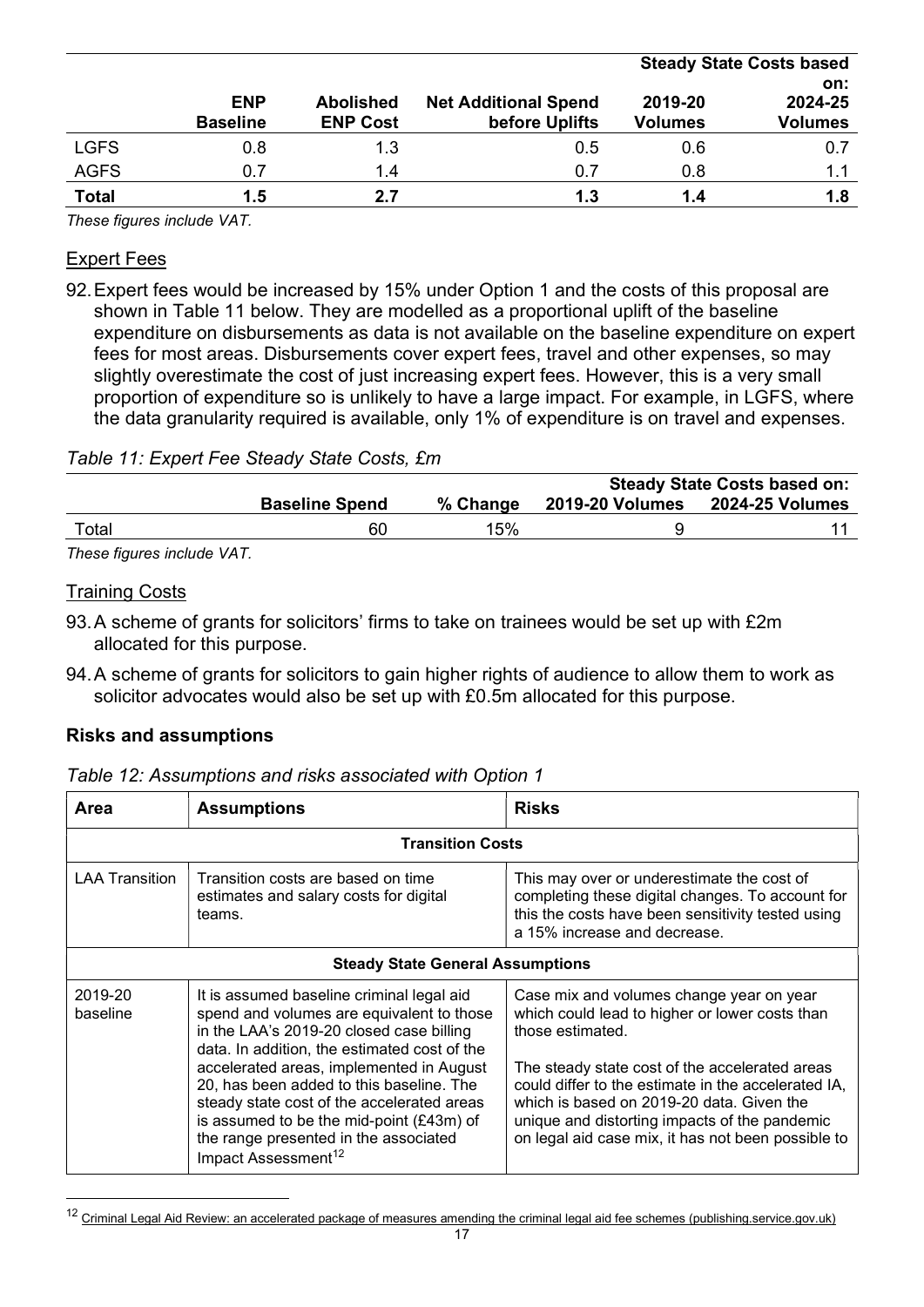|                                                                 | Uncertainty around the 2019-20 baseline<br>has been captured by assuming costs<br>could increase proportionately to the<br>expected increase in Crown Court sitting<br>days and police station volumes projected<br>by 2024-25. The cost of this risk is captured<br>in the main costs tables and explained in<br>more detail in the sensitivity analysis<br>section below | reliably improve this estimate using bills from<br>actual accelerated cases in 2020-21 or 2021-22.                                                                                                                                    |
|-----------------------------------------------------------------|----------------------------------------------------------------------------------------------------------------------------------------------------------------------------------------------------------------------------------------------------------------------------------------------------------------------------------------------------------------------------|---------------------------------------------------------------------------------------------------------------------------------------------------------------------------------------------------------------------------------------|
| VAT and<br>disbursements                                        | Baseline criminal spend includes VAT and<br>disbursements, unless otherwise specified.                                                                                                                                                                                                                                                                                     | This won't impact the estimated costs or<br>benefits.                                                                                                                                                                                 |
| Means Test                                                      | The impacts of the ongoing Means Test<br>Review have not been built into the<br>costings.                                                                                                                                                                                                                                                                                  | This may underestimate the costs in the<br>Magistrates Court.                                                                                                                                                                         |
|                                                                 | <b>Pre-Charge Engagement</b>                                                                                                                                                                                                                                                                                                                                               |                                                                                                                                                                                                                                       |
| Pre-charge<br>preparatory<br>work case<br>volumes<br>(workload) | It is assumed up to 6% of legal aid police<br>station attendance cases would require<br>preparatory work for pre-charge<br>engagement. The uptake assumption is<br>informed by input from operational<br>colleagues and legal aid police station<br>workload data for 2019-20.                                                                                             | The proportion of cases requiring preparatory<br>work and pre-charge engagement is uncertain<br>and therefore could be higher than expected.                                                                                          |
| Time spent on<br>preparatory<br>work                            | Average time spent on preparatory work in<br>respect to pre-charge engagement is<br>estimated at up to 2 hours.                                                                                                                                                                                                                                                            | The time spent on pre-charge engagement is<br>likely to vary depending on case complexity and<br>therefore could be higher or lower. This<br>assumption is tested in the Sensitivity Analysis<br>section.                             |
| London /<br>National split<br>of cases                          | The London / National split is based on the<br>legal aid police station advice workload, in<br>2019-20.                                                                                                                                                                                                                                                                    | The London / National split of legal aid police<br>station advice workload has been relatively<br>stable in recent years.                                                                                                             |
|                                                                 | <b>LGFS</b>                                                                                                                                                                                                                                                                                                                                                                |                                                                                                                                                                                                                                       |
| Defendant<br>Uplift                                             | It is assumed that the defendant uplifts are<br>uniformly distributed across all case types<br>and so any increases from uplifts to<br>individual fee types can be modelled as a<br>proportion of overall defendant uplift spend.                                                                                                                                          | This may overestimate the cost increase due to<br>defendant uplift as many of the contributing<br>costs to defendant uplifts are due to PPE and<br>trial length uplifts, which won't be increased.                                    |
| Legacy Cases                                                    | Most legacy cases are confiscation<br>proceedings which are based on hourly<br>rates so it is assumed that legacy cases<br>would be uplifted by the hourly rate<br>increase.                                                                                                                                                                                               | This may overestimate the cost increase due to<br>legacy cases.                                                                                                                                                                       |
|                                                                 | <b>Elected Case Not Proceeded</b>                                                                                                                                                                                                                                                                                                                                          |                                                                                                                                                                                                                                       |
| LGFS-<br>Cracked<br><b>Trial/Guilty</b><br>Plea Ratios          | No data is available on whether ENP cases<br>would have been cracked trials or guilty<br>pleas. It has been assumed that they have<br>the same ratio of cracks to guilty pleas as<br>the rest of the LGFS cases in 2019-20,<br>which varies with offence category.                                                                                                         | The cost associated with this proposal could<br>increase or decrease with the proportion of<br>cracked trials, which have a higher cost than<br>guilty pleas. This assumption has been tested in<br>the sensitivity analysis section. |
| $LGFS -$<br>Average<br>Graduated<br>Cost                        | There is no available data on the cost of an<br>ENP case if it is billed as a cracked trial or<br>guilty plea. Therefore, the average cost of<br>cracked trials and guilty pleas for each<br>offence type has been used.                                                                                                                                                   | This may overestimate or underestimate the<br>cost of abolishing ENP fixed fees.                                                                                                                                                      |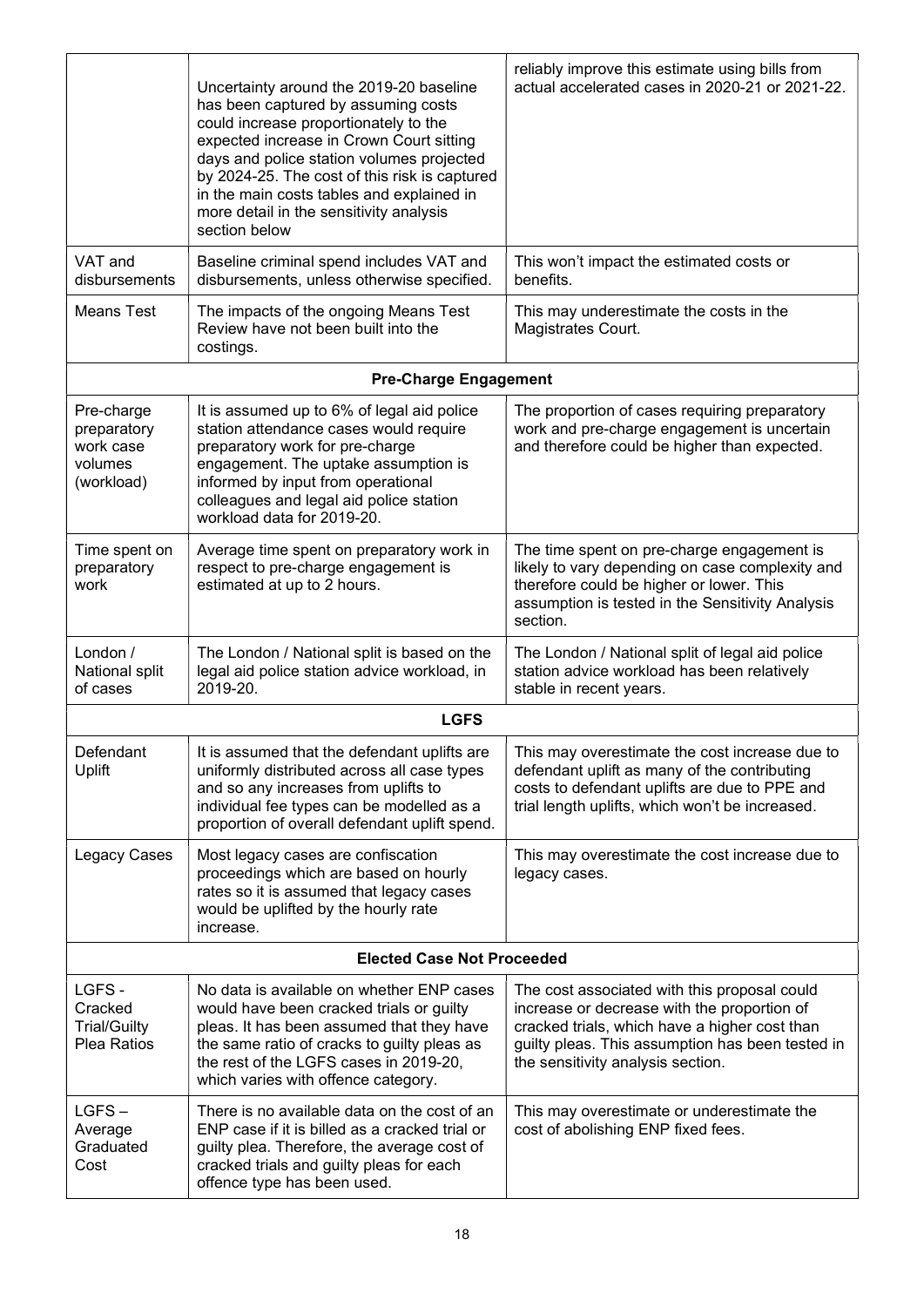| $AGFS -$<br>Cracked Trial/<br><b>Guilty Plea</b><br>ratio | The information required to determine<br>whether an ENP would be treated as a<br>cracked trial or guilty plea if paid a<br>graduated fee instead, is not available in<br>the data. As such, it has been assumed<br>that the proportions reflect wider AGFS<br>cases (as of 2019-20). The split was 47%<br>cracks and 53% guilty pleas.                                                                                                                                                                                                                                                                                                                                   | The cost associated with this proposal could<br>increase or decrease with the proportion of<br>cracked trials, which have a higher cost than<br>guilty pleas. There is also a risk that the ratio of<br>cracked trials to guilty pleas varies a lot at<br>individual offence band level. This assumption<br>has been tested in the sensitivity analysis<br>section. |
|-----------------------------------------------------------|--------------------------------------------------------------------------------------------------------------------------------------------------------------------------------------------------------------------------------------------------------------------------------------------------------------------------------------------------------------------------------------------------------------------------------------------------------------------------------------------------------------------------------------------------------------------------------------------------------------------------------------------------------------------------|---------------------------------------------------------------------------------------------------------------------------------------------------------------------------------------------------------------------------------------------------------------------------------------------------------------------------------------------------------------------|
| $AGFS -$<br>Graduated<br>Cost of<br><b>Cracked Trials</b> | The cost of ENP cases in 2019-20 has<br>been modelled by estimating what they<br>would have cost if paid a graduated fee.<br>Using the assumption above, 47% were<br>assumed to be cracked trials. The cost of<br>these were estimated by using the brief<br>fees of cracked trials in Scheme 11 (which<br>vary by offence band).<br>Note, for cases on Scheme 9 or prior, the<br>average modelled guilty plea brief fee<br>(Scheme 11) for scheme 10/11 cases in<br>2019-20 was applied.<br>For each ENP that is now a cracked trial, it<br>has been assumed that there would be a<br>PTPH hearing that would now need to be<br>paid for, costing £126 (excluding VAT). | It is possible that an extra sentencing hearing<br>would be required for certain ENPs that are now<br>cracked trials and therefore if this risk were to<br>materialise, it would increase costs.                                                                                                                                                                    |
| $AGFS -$<br>Graduated<br>Cost of Guilty<br>Pleas          | The cost of ENP cases in 2019-20 has<br>been modelled by estimating what they<br>would have cost if paid a graduated fee.<br>Using the assumption above, 53% were<br>assumed to be guilty pleas. The cost of<br>these were estimated by using the brief<br>fees of guilty pleas in Scheme 11 (which<br>vary by offence band). Note, for cases on<br>Scheme 9 or prior, the average modelled<br>guilty plea brief fee (Scheme 11) for<br>scheme 10/11 cases in 2019-20 was<br>applied.<br>For each ENP that is now a guilty plea, it<br>has been assumed that there would be a<br>hearing (e.g. sentence hearing) that would<br>now need to be paid for, costing £91      | It may be the case that extra sentencing<br>hearings for certain guilty plea cases are not<br>required, in which case this assumption would<br>lead to a slight overestimate of the true cost of<br>the proposal.                                                                                                                                                   |
|                                                           | (excluding VAT).<br><b>Expert Fees</b>                                                                                                                                                                                                                                                                                                                                                                                                                                                                                                                                                                                                                                   |                                                                                                                                                                                                                                                                                                                                                                     |
|                                                           |                                                                                                                                                                                                                                                                                                                                                                                                                                                                                                                                                                                                                                                                          |                                                                                                                                                                                                                                                                                                                                                                     |
| <b>Expert fees</b><br>proportion                          | It was not possible to identify expert fees<br>within the disbursements data so it has<br>been assumed total disbursement spend<br>would increase by 15%.                                                                                                                                                                                                                                                                                                                                                                                                                                                                                                                | This assumption may overestimate costs.<br>However, it is estimated that expert fees<br>accounted for 89% of LGFS disbursements<br>spend in 19-20 and that at least half of total 19-<br>20 criminal disbursements were paid under<br>LGFS. This suggests the cost risk should be<br>relatively small. This risk is quantified in the<br>sensitivity scenarios.     |
| Disbursement<br>proportion by<br>scheme                   | The proportion of expenditure on<br>disbursements is known for most schemes,<br>the exceptions are Other for both Crime<br>Lower and Crime Higher. For these<br>schemes a weighted average of Crime<br>Lower and Crime Higher has been used.                                                                                                                                                                                                                                                                                                                                                                                                                             | This assumption may under or overestimate the<br>cost of increasing expert fees                                                                                                                                                                                                                                                                                     |
|                                                           | <b>Solicitor Firm/Criminal Barrister Benefit Distribution</b>                                                                                                                                                                                                                                                                                                                                                                                                                                                                                                                                                                                                            |                                                                                                                                                                                                                                                                                                                                                                     |

 $\overline{\phantom{a}}$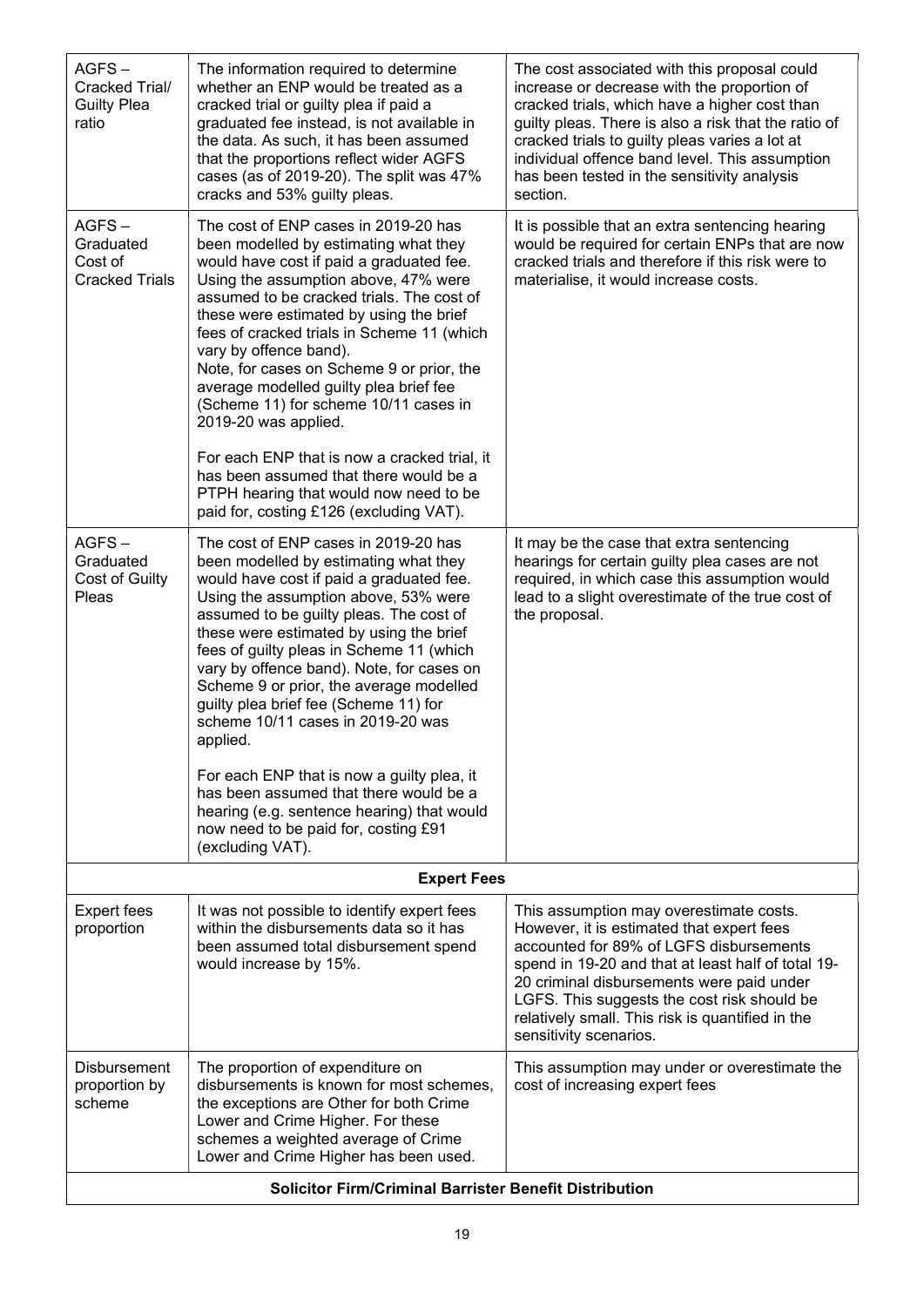| Crime Lower                                                       | It has been assumed that all fees paid for<br>Crime Lower work go to solicitors' firms.<br>Solicitors' firms can hire a Barrister to<br>represent their client in the Lower courts,<br>so they may indirectly benefit from the<br>increase in fees.         | This assumption may lead to an underestimate<br>of the benefits to Barristers.                                                                                                                                                                                     |
|-------------------------------------------------------------------|-------------------------------------------------------------------------------------------------------------------------------------------------------------------------------------------------------------------------------------------------------------|--------------------------------------------------------------------------------------------------------------------------------------------------------------------------------------------------------------------------------------------------------------------|
| <b>AGFS</b>                                                       | Based on 2019-20 LA billing data it has<br>been assumed that 87% of AGFS<br>expenditure is on work completed by<br>Barristers and 13% by Solicitor Advocates.                                                                                               | This assumption may under or overestimate the<br>benefits to Barristers and solicitors' firms.                                                                                                                                                                     |
| $AGFS -$<br>Accelerated<br>Areas (AA)                             | It has been assumed that the total AA<br>related AGFS spend included in the 2019-<br>20 baseline (£23m) is split between<br>solicitors barristers in the same proportion<br>as the additional spend allocated to<br>solicitors and barristers in the AA IA. | This assumption may under or overestimate the<br>benefits to Barristers and solicitors' firms.                                                                                                                                                                     |
| <b>VHCC</b>                                                       | Based on 2019-20 LA billing data it has<br>been assumed that 82% of VHCC<br>expenditure is on work completed by<br>Barristers and 18% by Solicitors.                                                                                                        | As only solicitors are receiving an increase on<br>VHCC fees this assumption may under or<br>overestimate the costs and benefits to them.<br>VHCC spend is very volatile so there is a risk<br>the associated costs and benefits may be higher<br>in future years. |
| Crime Higher<br>Other (All<br><b>Higher Court</b><br>expenditure) | Based on 2019-20 LA billing data it has<br>been assumed that 66% of Other Crime<br>Higher expenditure is on work completed<br>by Barristers and 34% by Solicitors.                                                                                          | This assumption may under or overestimate the<br>benefits to Barristers and Solicitors firms.                                                                                                                                                                      |

## Sensitivity Analysis

#### Implementation Costs

95. There is a degree of uncertainty around the estimates for the implementation costs, so scenarios have been modelled where these costs are either increased (Scenario A) or decreased (Scenario B) by 15%. The results of this analysis are shown in Table 13 below. The changes in implementation costs are very small, as they range from £1m to £1.4m.

|  |  |  | Table 13: Sensitivity Analysis of Implementation Costs, £m |  |
|--|--|--|------------------------------------------------------------|--|
|--|--|--|------------------------------------------------------------|--|

|                              | <b>Central Estimate</b> | <b>Scenario A</b> | <b>Scenario B</b> |
|------------------------------|-------------------------|-------------------|-------------------|
| <b>LAA</b> Implementation    | 0.1                     | 0.1               | 0.1               |
| Pre-Charge Engagement        | 0.2                     | 0.3               | 0.2               |
| Crime Lower fee changes      | 0.3                     | 0.4               | 0.3               |
| AGFS fee changes             | 0.2                     | 0.2               | 0.1               |
| LGFS fee changes             | 0.2                     | 0.2               | 0.1               |
| Abolishing the ENP fixed fee | 0.2                     | 0.2               | 0.1               |
| <b>Total</b>                 | 1.2                     | 1.4               | 1.0               |

#### **Steady State Costs**

- 96. We have presented the impacts of the options costing more or less than the primary estimates, to try and capture a reasonable range of uncertainty in the modelled cost estimates. Three scenarios have been modelled:
	- Scenario A assumes the volumes of cases increase in line with the MoJ's best estimates to their maximum values in 2024/25.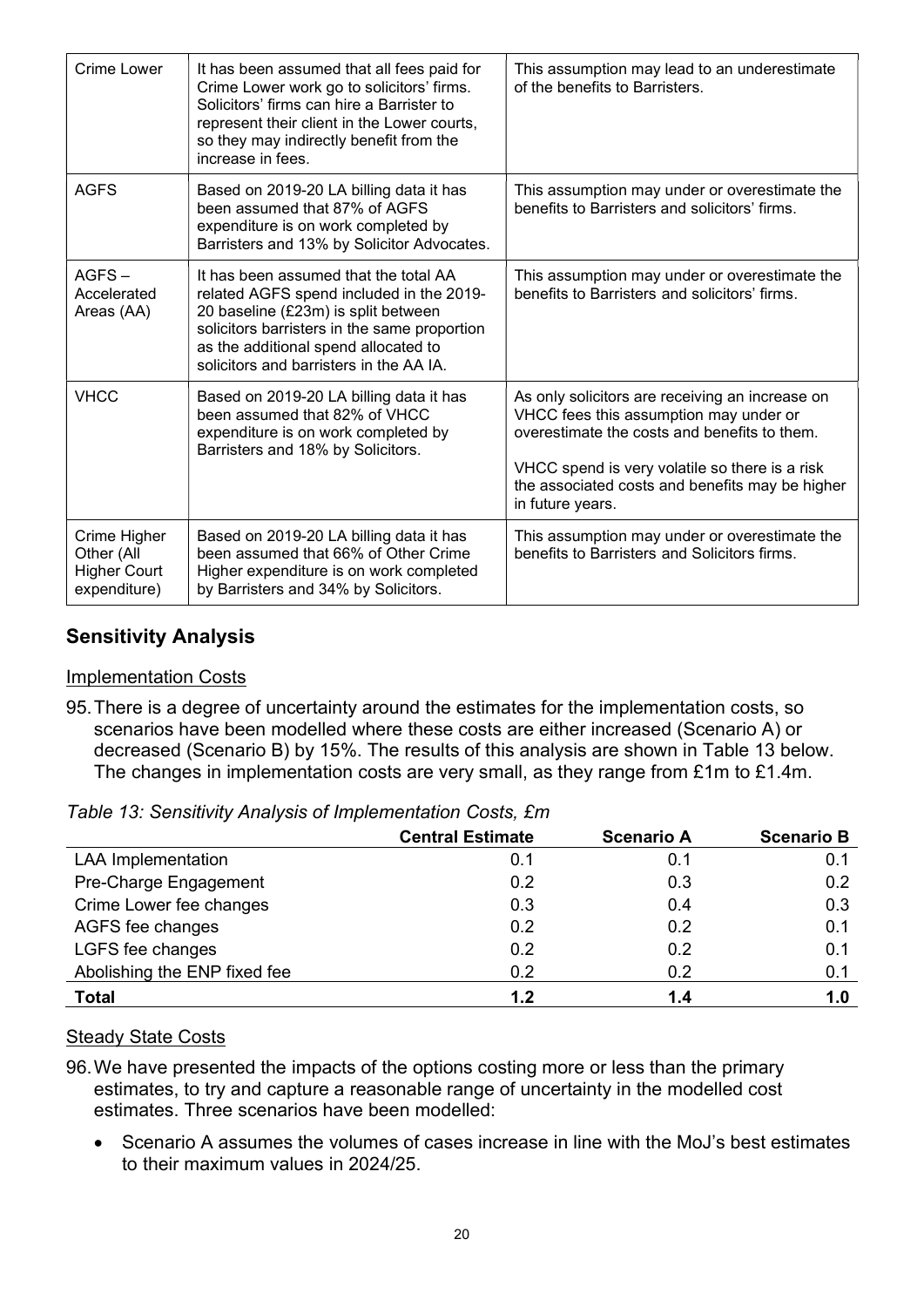- Scenario B tests the maximum values of modelling assumptions (other than case volumes).
- Scenario C tests the minimum value of modelling assumptions (other than case volumes).
- 97. The change under these scenarios is shown by each proposal in Option 1 in Table 14 and by fee scheme in Table 15.
- 98. By 2025-26 the volumes of cases in the police station, magistrates' and Crown Courts are forecast by MoJ to increase. Therefore, Scenario A is based on these expected increases in volumes, which are 10% in police station cases, 7% in magistrate cases and 28% in Crown Court Cases. Under Scenario A the costs could increase by £19m to £115m<sup>13</sup>.
- 99. Modelling assumptions were also made around the uptake rate and claim length of PCE and the proportion of guilty pleas and cracked trials from ENP cases. Scenario B models the impact of taking these assumptions to their highest values. When the PCE assumptions are changed to model a 12% take-up rate with 4 hours of paid preparation, this increases the costs from £4.2m to £17m. When all ENP cases are modelled as cracked trials, this gives an increase of costs for LGFS and AGFS combined of £2.4m. The total increase in costs under Scenario B is £14m, with a total estimated spend of £110m.
- 100. For Scenario C the same modelling assumptions as Scenario B are changed to their lowest values, as well as reducing the proportion of disbursements which would increase due to expert fees uplifts. When the PCE assumptions are changed to model a 2% take-up rate with 1 hour of paid preparation, this reduces the costs from £4.2m to £0.7m. When all ENP cases are modelled as guilty pleas, this reduces the costs for LGFS and AGFS combined to £0.5m. Additional expert fee expenditure is reduced by 11%, as this is an estimate of the proportion of disbursements which would not increase. The total decrease in costs under Scenario C is £5m, with a total estimated spend of £92m.

|                    | <b>Central Estimate</b> | <b>Scenario A</b> | <b>Scenario B</b> | <b>Scenario C</b> |
|--------------------|-------------------------|-------------------|-------------------|-------------------|
| Fee Uplifts        | 68                      | 81                | 68                | 68                |
| <b>PCE</b>         | 4.2                     | 4.6               | 17                | 0.7               |
| <b>LGFS</b>        | 12                      | 15                | 12                | 12                |
| <b>ENP</b>         | 1.4                     | 1.8               | 2.4               | 0.5               |
| <b>Expert Fees</b> | 9                       | 11                | 9                 | 8                 |
| Training           | 2.5                     | 2.5               | 2.5               | 2.5               |
| <b>Total</b>       | 97                      | 115               | 110               | 92                |

Table 14: Sensitivity Analysis - Steady state additional costs per annum by policy, £m

These figures include VAT.

|  |  | Table 15: Sensitivity Analysis - Steady state additional costs per annum by Fee Scheme, £m |  |  |
|--|--|--------------------------------------------------------------------------------------------|--|--|
|--|--|--------------------------------------------------------------------------------------------|--|--|

|                          | <b>Central Estimate</b> | <b>Scenario A</b> | <b>Scenario B</b> | <b>Scenario C</b> |
|--------------------------|-------------------------|-------------------|-------------------|-------------------|
| <b>Crime Lower</b>       |                         |                   |                   |                   |
| Police                   | 23                      | 26                | 36                | 20                |
| <b>Magistrate Court</b>  | 16                      | 18                | 16                | 16                |
| Prison Law               | 0.7                     | 0.7               | 0.7               | 0.6               |
| Other $-CL$              | 0.2                     | 0.2               | 0.2               | 0.2               |
| <b>Crime Lower total</b> | 41                      | 44                | 53                | 37                |
| <b>Crime Higher</b>      |                         |                   |                   |                   |
| <b>LGFS</b>              | 18                      | 23                | 18                | 17                |
| <b>AGFS</b>              | 36                      | 46                | 36                | 35                |
|                          |                         |                   |                   |                   |

<sup>13</sup> Figures may not sum due to rounding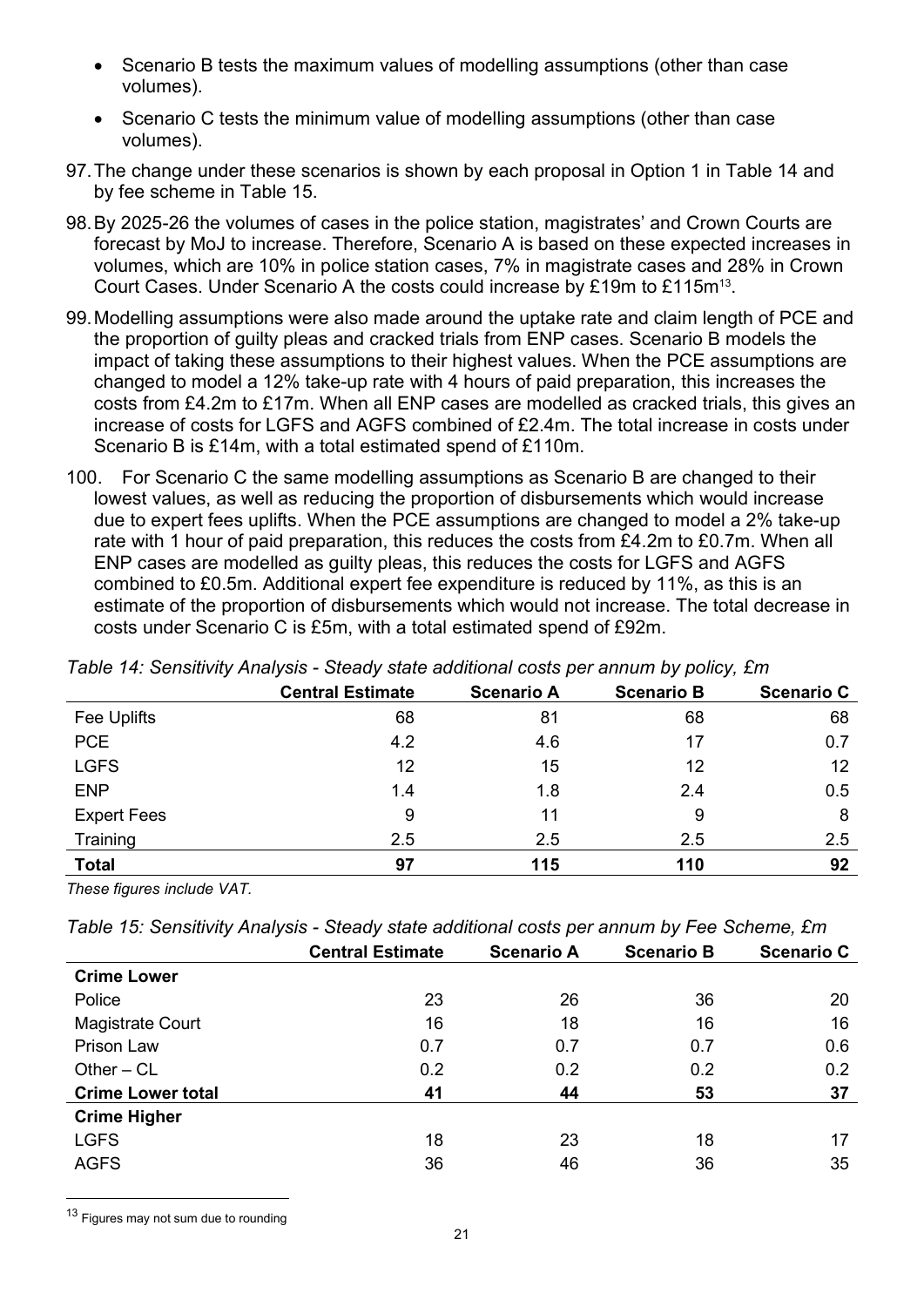| <b>VHCC</b>               | 0.1 | 0.1 | 0.1 | 0.1 |
|---------------------------|-----|-----|-----|-----|
| Other $-$ CH              | 0.4 | 0.4 | 0.4 | 0.4 |
| <b>Crime Higher total</b> | 54  | 69  | 55  | 52  |
| Other $-$ grants          | 2.5 | 2.5 | 2.5 | 2.5 |
| <b>Total</b>              | 97  | 115 | 110 | 92  |

These figures include VAT.

Crime Lower Other includes advice on assistance and appeals. Crime Higher Other includes all Higher Court expenditure. Other is the new training grants for solicitors.

## G. Wider Impacts

## **Equalities**

101. The Equality Assessment published alongside the consultation gives further details on the equality's impacts.

#### Families

102. We have no evidence to suggest that families would be disproportionately adversely affected by the proposal.

### Better Regulation

103. As these measures represent changes to the procurement of legal aid, they are out of scope of the Government's business impact target to reduce the regulatory burden on business.

#### International Trade

104. The options in this IA have no implications for international trade.

## Welsh Language

105. We are not proposing to restrict the advocacy or litigator markets, nor treat them differently in Wales than we do in England. We do not consider these proposals would have an impact on legal services through the medium of Welsh.

## H. Monitoring & Evaluation

- 106. The MoJ would proactively monitor the impact of the proposed changes, in terms of costs, and behavioural changes, from the point of implementation.
- 107. With regards to the proposal for training grants and higher rights of audience accreditation funding, we propose to evaluate the success of these schemes after two years to understand how well they delivered against the policy objectives and to develop the business case for continuing to fund.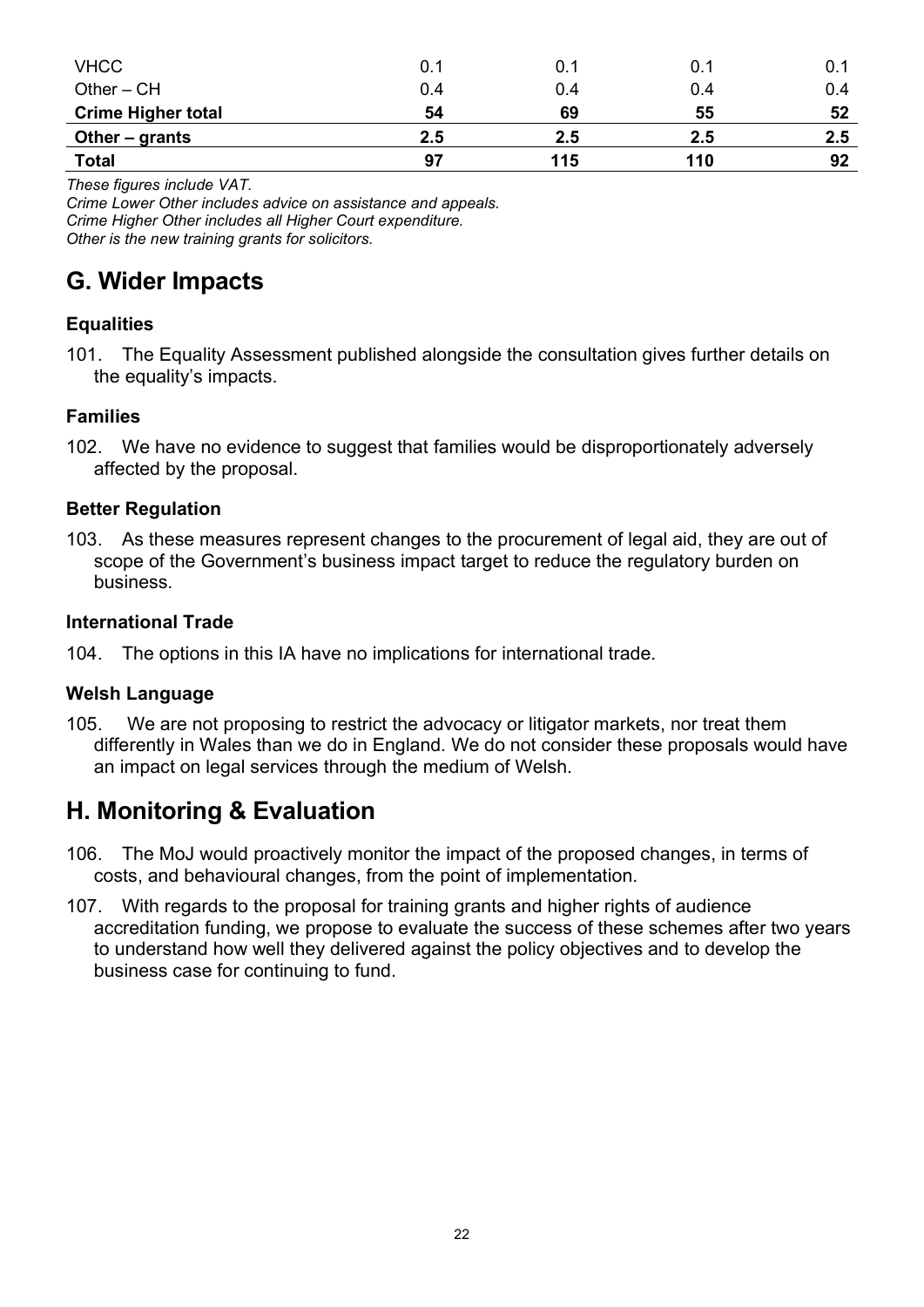## Annex A: Distributional Analysis in the LGFS

108. The purpose of this annex is to assess the distributional impacts of the Option 1 proposals on the payments made under LGFS14. Most of the proposed fee scheme changes give fixed percentage uplifts and therefore their impacts would be even across case types and across providers and are not examined further. The LGFS is the only scheme which would see a disparity in the uplifts, as funding would be increased for basic fees, fixed fees and hourly rates, but not for trial length uplifts or PPE uplifts. This increase has been mapped onto the 2019/20 closed case data to understand how it impacts different case types and firms differently.

### Case Differences

109. The overall increase in expenditure on LGFS in Option 1 would be 4%. However, there would be a variable increase to individual cases, depending on the proportion of the fee that is from basic fees and hourly rates. Table 16 shows the number and proportion of cases in each uplift band, and the proportion of overall LGFS expenditure under Option 1 these cases represent. While 70% of cases would receive an 12.5% - 15% uplift these cases only represent 15% of total expenditure, as they tend to be the cases with the lowest current fees. Conversely 5% of cases would receive a less than 2.5% uplift but these cases would still account for 59% of total expenditure, as these cases have the highest current fees.

| <b>Uplift Band</b> | <b>Number of Cases</b> | <b>Proportion of Cases</b> | <b>Proportion of LGFS</b>   |
|--------------------|------------------------|----------------------------|-----------------------------|
|                    |                        |                            | <b>Option 1 expenditure</b> |
| 0% to 2.5%         | 4,500                  | 5%                         | 59%                         |
| 2.5% to 5%         | 2,900                  | 4%                         | 10%                         |
| 5% to 7.5%         | 4,100                  | 5%                         | 7%                          |
| 7.5% to 10%        | 5,400                  | 7%                         | 5%                          |
| 10% to 12.5%       | 7,800                  | 9%                         | 5%                          |
| 12.5% to 15%       | 57,500                 | 70%                        | 15%                         |
| <b>Total</b>       | 82,200                 | 100%                       | 100%                        |

Table 16: Estimated Distribution of Fee Increases, by Case Volume

These figures are calculated to include VAT and disbursements.

110. Table 17 shows the proportional increase in fees by different case types. The case types which benefit most from the basic fee increases, and receive the full 15% uplift, are committals for sentence, appeals and other, as these cases are not eligible for any PPE or trial length uplifts and have the lowest current fees. Trials have the smallest proportional uplift (2%) as they have the highest current fees: they are eligible for trial length or PPE uplifts which reduce the proportion of the fee from basic fees.

Table 17: Estimated Average Fee Increases, by Case Type

| <b>Average Fee Increase</b> |
|-----------------------------|
| 2%                          |
| 7%                          |
| 11%                         |
| 15%                         |
| 15%                         |
| 15%                         |
|                             |

These figures are calculated to include VAT and disbursements.

<sup>&</sup>lt;sup>14</sup> This includes disbursement uplifts and abolishing the ENP fixed fee.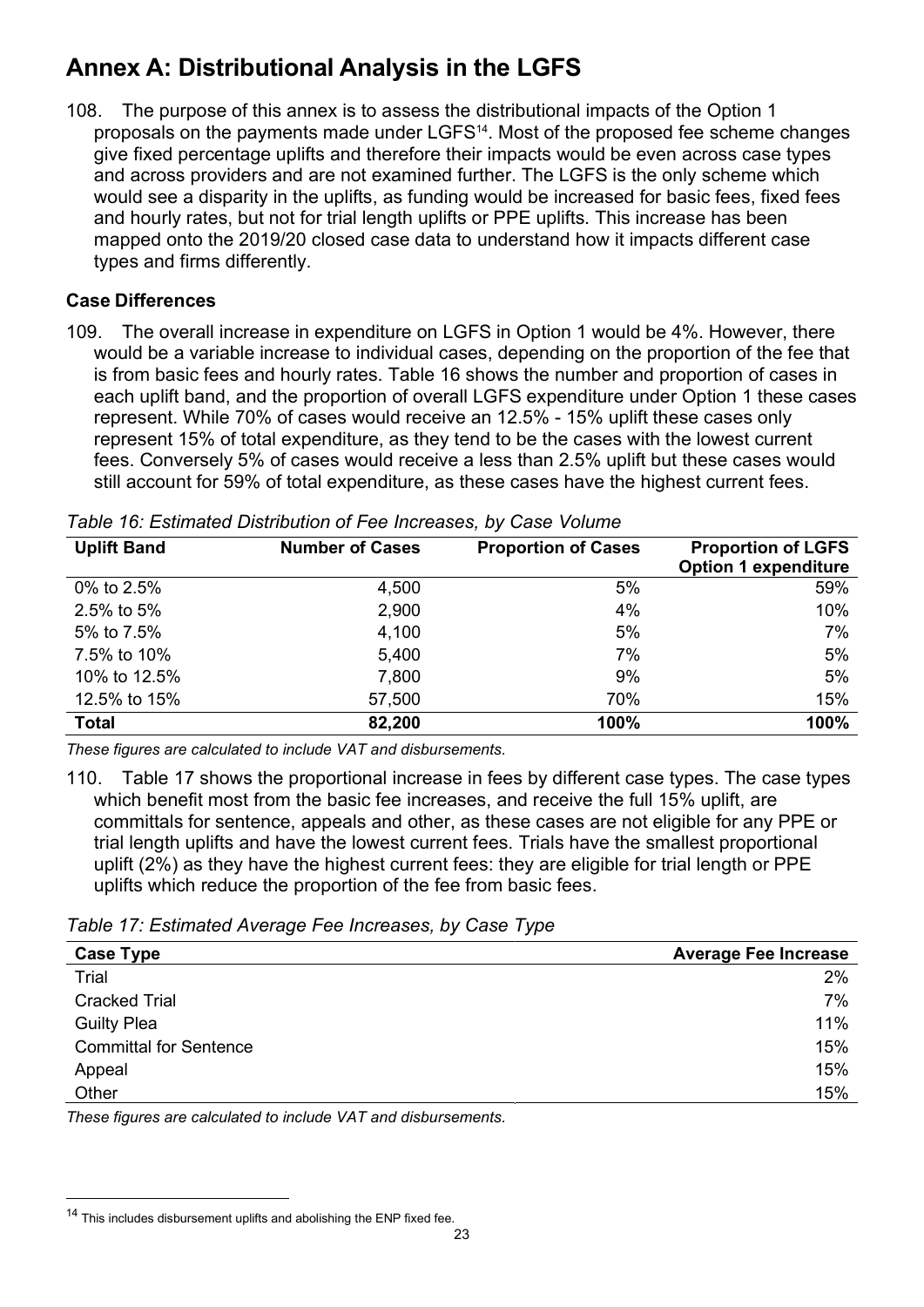111. Table 18 shows the proportional increase in fees by offence category. The increases would vary between 2% for category K and 13% for category H.

| <b>Offence Category</b>                                                        | <b>Average Fee</b><br><b>Increase</b> |
|--------------------------------------------------------------------------------|---------------------------------------|
| A Homicide and related grave offences                                          | 3%                                    |
| B Offences involving serious violence or damage and serious drug offences      | 3%                                    |
| C Lesser offences involving violence or damage, and less serious drug offences | 10%                                   |
| D Serious sexual offences and offences against children                        | 10%                                   |
| E Burglary, etc                                                                | 11%                                   |
| F Other offences of dishonesty                                                 | 8%                                    |
| G Other offences of dishonesty                                                 | 6%                                    |
| H Miscellaneous other offences                                                 | 13%                                   |
| I Offences against public justice and similar offences                         | 3%                                    |
| J Serious Sexual Offences                                                      | 7%                                    |
| K Other offences of dishonesty (high value)                                    | $2\%$                                 |

Table 17: Estimated Average Fee Increase, by Offence Category

These figures are calculated to include VAT and disbursements.

### Office Differences

112. The LGFS cases can be grouped by the solicitor's offices which complete the work, to show the likely overall effects on provider firms across their LGFS caseload. As expected, the largest group would have a 2.5% to 5% increase, as the average increase is 4%.

Table 18: Distribution of Increases by office

| <b>Uplift Band</b> | <b>Number of offices</b> | <b>Proportion of Offices</b> |
|--------------------|--------------------------|------------------------------|
| 0% to 2.5%         | 240                      | 14%                          |
| 2.5% to 5%         | 420                      | 26%                          |
| 5% to 7.5%         | 300                      | 18%                          |
| 7.5% to 10%        | 280                      | 17%                          |
| 10% to 12.5%       | 250                      | 15%                          |
| 12.5% to 15%       | 160                      | 10%                          |
| <b>Total</b>       | 1640                     | 100%                         |

These figures are calculated to include VAT and disbursements.

113. Table 20 shows the average increase in fees for firms by their level of LGFS Income. The higher a firm's income from LGFS cases (particularly through undertaking cases that are PPE heavy) the smaller the overall fee increase would be. Firms doing less than £10k of LGFS work would receive an uplift of 12%. Only firms doing more than £1m of LGFS work would receive a smaller increase than the average.

Table 19: Estimated Distribution of Fee Increases, by Solicitors Offices LGFS Income Band

| <b>LGFS Income Band</b> | <b>Number of offices</b> | <b>Average Fee Increase</b> |
|-------------------------|--------------------------|-----------------------------|
| £0 to £10k              | 160                      | 12%                         |
| £10k to £25k            | 150                      | 10%                         |
| £25k to £50k            | 180                      | 9%                          |
| £50k to £75k            | 140                      | 8%                          |
| £75k to £100k           | 110                      | 8%                          |
| £100k to £1m            | 850                      | 4%                          |
| >E1m                    | 50                       | 3%                          |

These figures are calculated to include VAT and disbursements.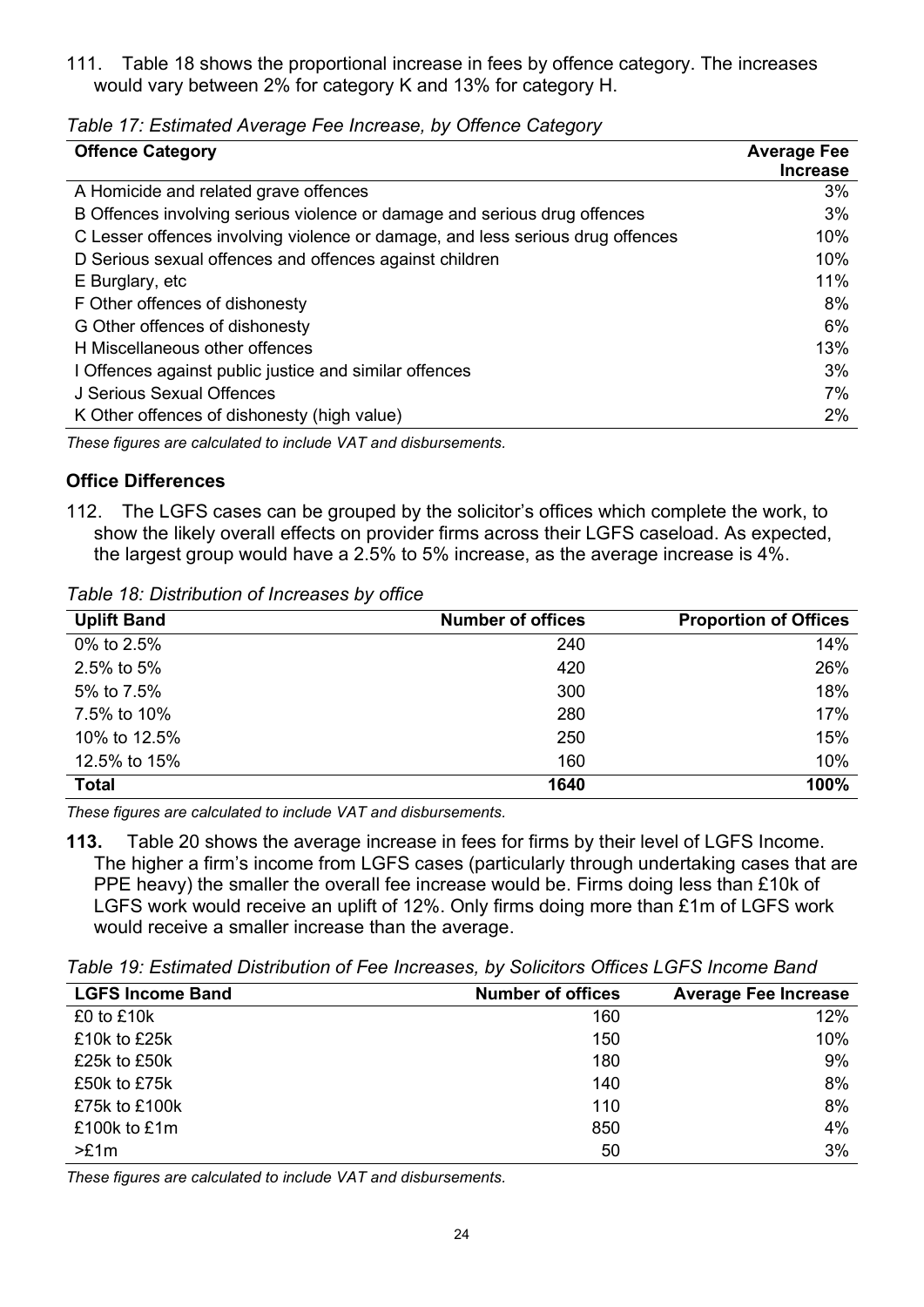114. Table 21 shows the average fee increases by region. There are some regions which would receive higher than average fee increases, the North East and South West would have a 7% increase and the South East would get a 6% increase. London on the other hand would only get a 3% increase.

| <b>Region</b>                   | <b>Number of offices</b> | <b>Average Fee Increase</b> |
|---------------------------------|--------------------------|-----------------------------|
| <b>East Midlands</b>            | 110                      | 5%                          |
| East of England                 | 110                      | 5%                          |
| London                          | 380                      | 3%                          |
| <b>North East</b>               | 80                       | 7%                          |
| North West                      | 230                      | 4%                          |
| South East                      | 170                      | 6%                          |
| South West                      | 100                      | 7%                          |
| Wales                           | 110                      | 5%                          |
| <b>West Midlands</b>            | 180                      | 4%                          |
| <b>Yorkshire and The Humber</b> | 180                      | 4%                          |

Table 20: Estimated Average Office Level Increase, by Region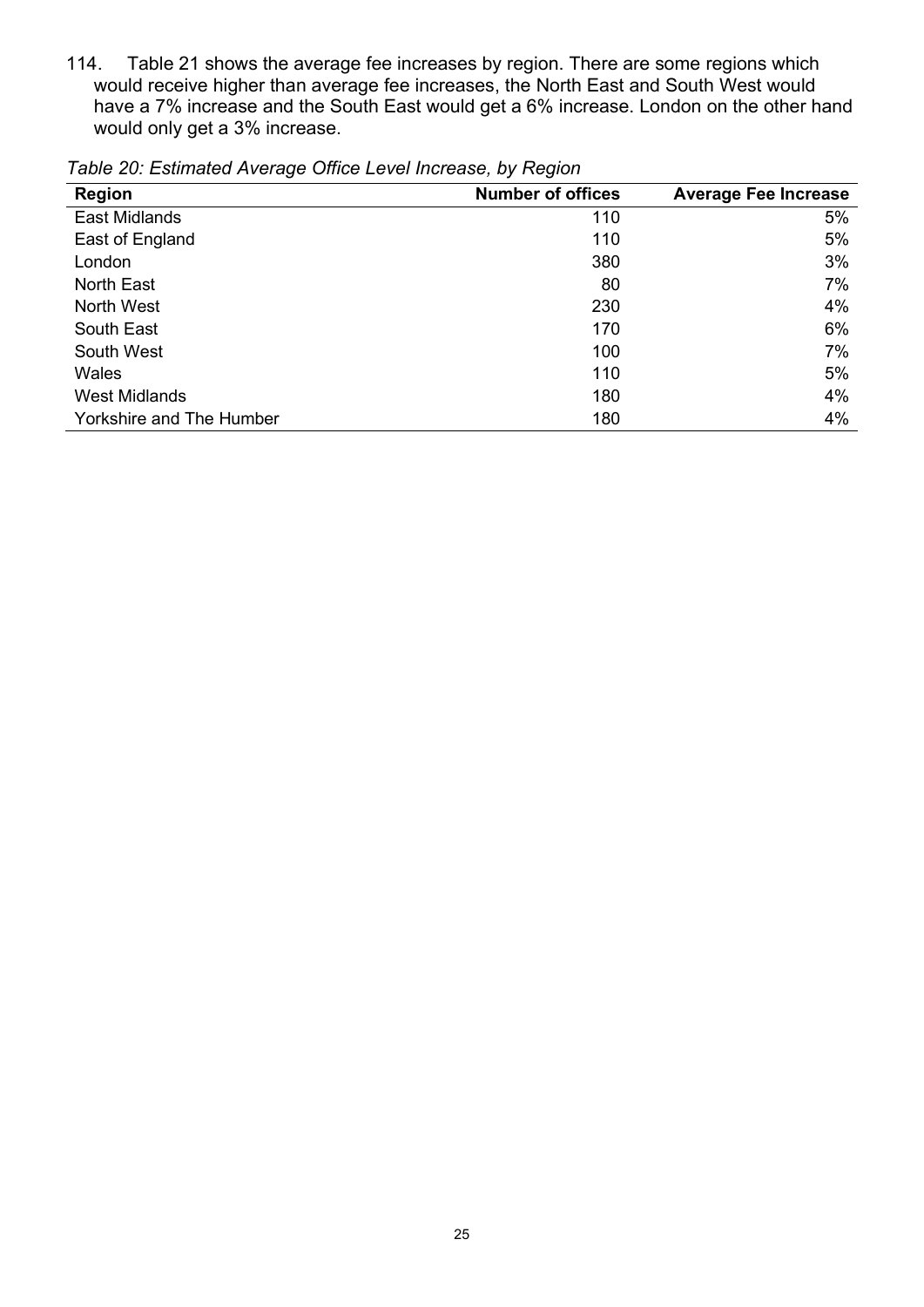## Annex B: Distributional Analysis of the Fee Reforms for Solicitors' Firms

- 116. This annex assesses to what extent, if any, there are differential overall impacts from all these fee reforms on firms with certain characteristics. For example, whether the overall rises vary by firm size (turnover, number of partners), criminal specialisation or geographical region.
- 117. To do this, we first calculated a baseline spend<sup>15</sup> on solicitors, with disaggregation by the aforementioned characteristics and also by area of work i.e. Crime Lower, LGFS, AGFS (for solicitor advocates) and VHCC.<sup>16</sup> We then uplifted firm level fees by option 1, where flat uplifts were appropriate. For LGFS the expected increase in fees would be highly dependent on the value of LGFS work completed in the year, as shown in Annex A. An uplift of LGFS fees was estimated for each firm using their total LGFS income and the proportional uplifts in Table 20. The percentage changes in fee incomes by groups of firms are presented in the tables below.
- 118. Based on all the proposals under consultation, the overall expected increase to solicitor firms' criminal legal aid fee income would be 9%<sup>17</sup>.
- 119. Although we can estimate how much of an increase solicitors' firms would see in their fee income, we cannot say how this money would be used and therefore how this might impact on the remuneration of partners, other qualified solicitors, legal executives or other employees.
- 120. Table 22 demonstrates that the increased income does not vary much by overall firm turnover. Indeed, firms with less than £600k of annual turnover<sup>18</sup> are expected to receive, as a whole, a 9% uplift. This compares to an overall 8% uplift for firms with turnovers of between £600k and £10m. Firms with £10m + of turnover are expected to receive a 9% rise in fee incomes, although there are only a small number of such firms (21).

Table 21: Estimated percentage change in fee income, by firm turnover

| <b>Turnover</b> | Percentage change fee income, from Option 1 |
|-----------------|---------------------------------------------|
| $<$ £600 $k$    | 9%                                          |
| £600k < £1m     | 8%                                          |
| £1m < £10m      | 8%                                          |
| £10m plus       | 9%                                          |
| <b>Unknown</b>  | 14%                                         |
| <b>Total</b>    | 9%                                          |

121. Table 23 shows that firms with 0-1 partners are estimated to receive a 9% rise in fee income, firms with 2-4 partners an 9% increase, firms with 5-25 partners a 9% increase and finally, firms with 26 or more partners an 8% rise.

<sup>&</sup>lt;sup>15</sup> Baseline spend for this analysis is assumed to be 2018-19 fee income plus the estimated fee income from the Accelerated Measures implemented in August 2020.

 $16$  Solicitor firm characteristics information is based on data that underpins the Data Compendium and as such 2018-19 was the latest year available

 $17$  This doesn't include uplifts to the Court of Appeal or the training grants.

 $18$  Note, this is annual turnover from all sources, rather than solely criminal legal aid.